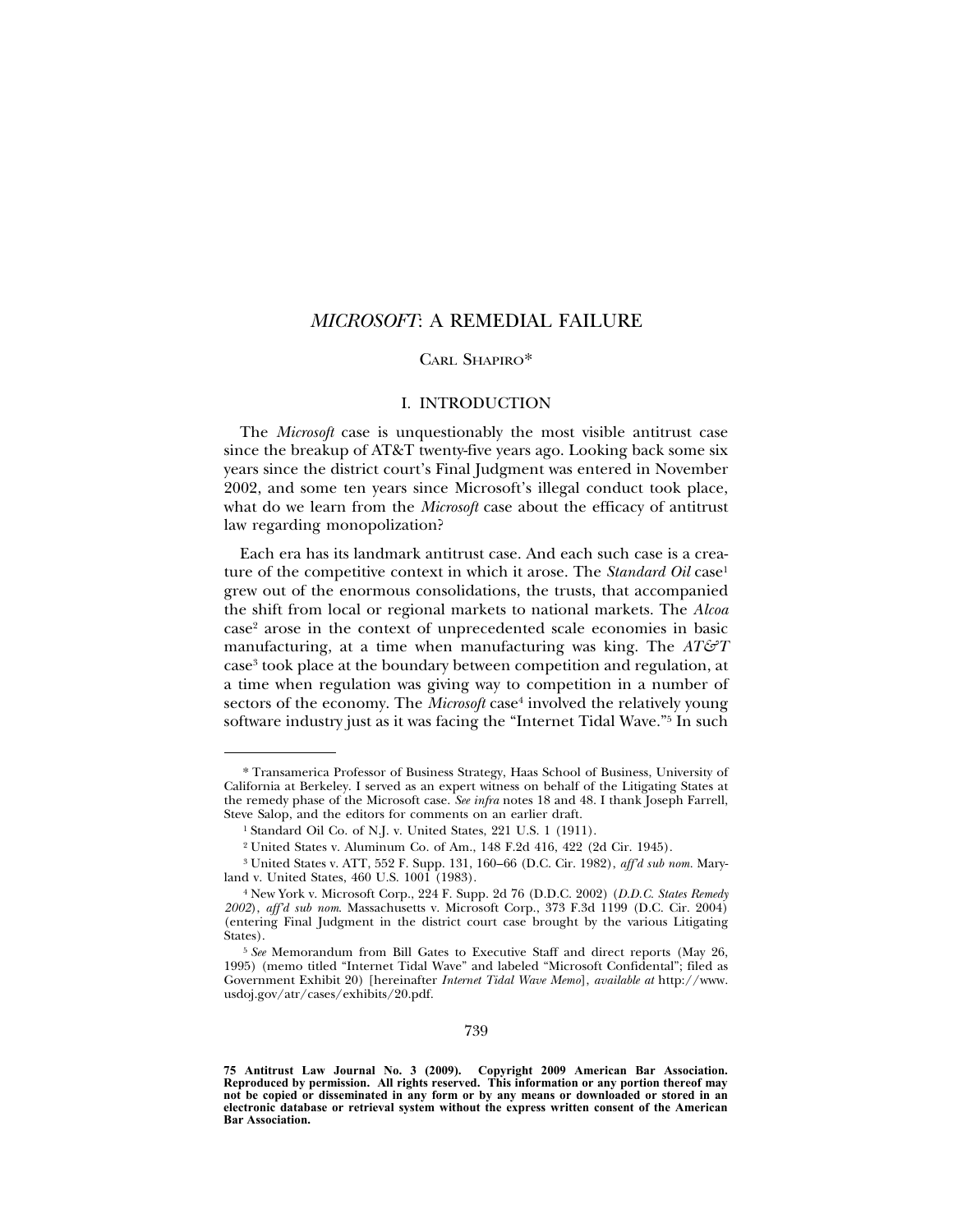a dynamic environment, could antitrust protect innovation, or was antitrust either unnecessary or too slow to play a useful role?

With so much ink spilled during the past decade over the *Microsoft* case, this is hardly the time or place to offer a grand evaluation of its significance for antitrust. Instead, I offer here a much more targeted analysis, growing out of my role as an economic expert for the Litigating States, i.e., the States that sought tougher remedies than the district court eventually entered as the Final Judgment in November 2002.6

The remedial phase of the case, which took place in district court in 2002, was governed by the June 2001 *Microsoft III* decision by the Court of Appeals for the District of Columbia.7 In addition to determining which aspects of Microsoft's conduct violated the antitrust laws, the appeals court identified remedial goals that the district court should pursue on remand and gave guidance regarding remedy. Citing the Supreme Court, *Microsoft III* stated that a remedies decree in an antitrust case must seek four objectives:8

1. "unfetter a market from anticompetitive conduct"

- 2. "terminate the illegal monopoly"
- 3. "deny to the defendant the fruits of its statutory violation"

4. "ensure that there remain no practices likely to result in monopolization in the future."

In this article, I address the following specific question: Did the Final Judgment achieve the remedial goals listed by the court of appeals?

I argue below that the answer to this question is a resounding "no." While many commentators have remarked that antitrust law operates slowly in monopolization cases, making it very difficult for the law effectively to protect competition in industries subject to rapid technological change, my analysis points to an additional challenge for the law: the need to fashion forward-looking remedies in cases where liability for monopolization has been found. As explained below, the remedy in the *Microsoft* case failed primarily because it looked backward, at the technological threats facing Windows in the mid-1990s when Microsoft's viola-

<sup>6</sup> *D.D.C. States Remedy 2002,* 224 F. Supp. 2d 76.

<sup>7</sup> United States v. Microsoft Corp., 253 F.3d 34 (D.C. Cir. 2001) (*D.C. Circuit 2001*). In the text, this case is referred to as *Microsoft III*.

<sup>8</sup> *Id.* at 103 (quoting from United States v. Ford Motor Co., 405 U.S. 562, 577 (1972) and United States v. United Shoe Mach. Corp., 391 U.S. 244, 250 (1968); also citing to United States v. Grinnell Corp., 384 U.S. 563, 577 (1966)).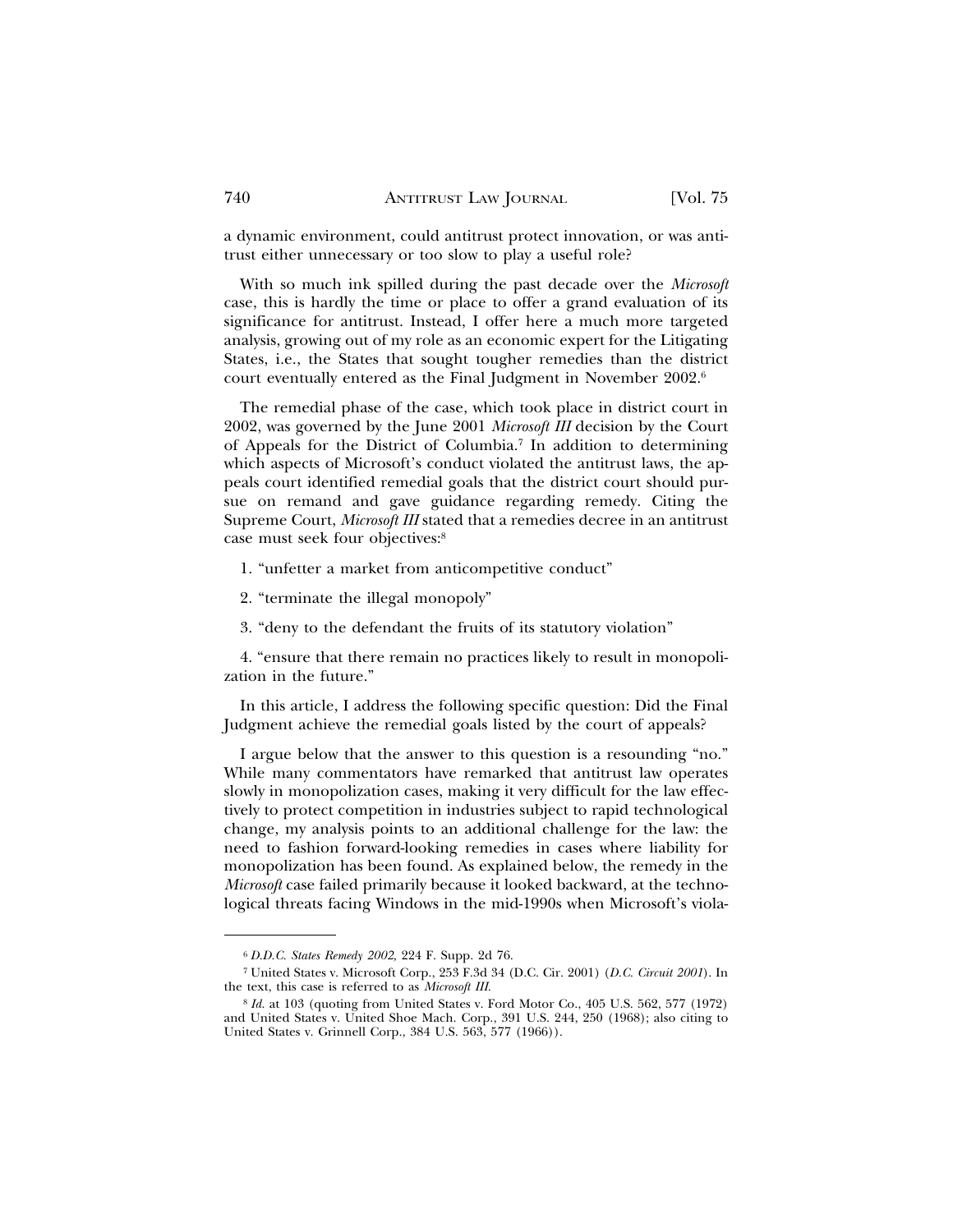tions occurred, and not forward to the technological threats facing Windows five to ten years later.<sup>9</sup>

I discuss how the appeals court interpreted these remedial goals and provide commentary on this interpretation. Given certain identified weaknesses in the causation evidence, *Microsoft III* questioned whether remedial goal (2), to "terminate the illegal monopoly," was appropriate in this case. I entirely agree with this assessment, and therefore focus on the remaining remedial goals  $(1)$ ,  $(3)$ , and  $(4)$ . As a shorthand for these goals, I refer to them collectively below as the goal of "restoring competition."

I offer an economic framework for restoring competition in this case and in others where "exclusionary conduct is aimed at producers of nascent competitive technologies."10 This framework revolves around the idea of lowering entry barriers to promote competition. Lowering entry barriers does not mean picking winners or engineering the market; it means imposing conditions that make it easier for potential entrants to overcome those barriers. In the *Microsoft* case, this means imposing conditions that lower the applications barrier to entry. Inevitably, to promote competition and benefit consumers, these conditions also will benefit actual or potential competitors to Windows.

Following the principles developed, I show that the Final Judgment was simply not designed in a manner likely to achieve remedial goals (1) and (3). I identify errors in economic reasoning by the district court that appear to have led the court to accept an inadequate remedy.

### II. HOW THE COURT INTERPRETED THE REMEDIAL GOALS

Judge Jackson had originally entered a remedial order requiring Microsoft to submit a proposed plan of divestiture, splitting Microsoft into an "Operating Systems Business" and an "Applications Business."11 The court of appeals vacated this order for three independent reasons: failure to hold an evidentiary hearing on remedies, failure to provide adequate reasons for the decreed remedies, and revisions of Microsoft's liability.12 Regarding liability, *Microsoft III* states:

<sup>9</sup> While the events of the past six years have confirmed this conclusion, the inadequacy of the remedy could be seen back in 2001 when the Justice Department and Microsoft announced their settlement. *See, e.g.,* Timothy F. Bresnahan, *A Remedy that Falls Short of Restoring Competition*, ANTITRUST*,* Fall 2001, at 67.

<sup>10</sup> *D.C. Circuit 2001,* 253 F.3d at 103.

<sup>11</sup> *Id.* at 99.

<sup>12</sup> *Id.* at 98.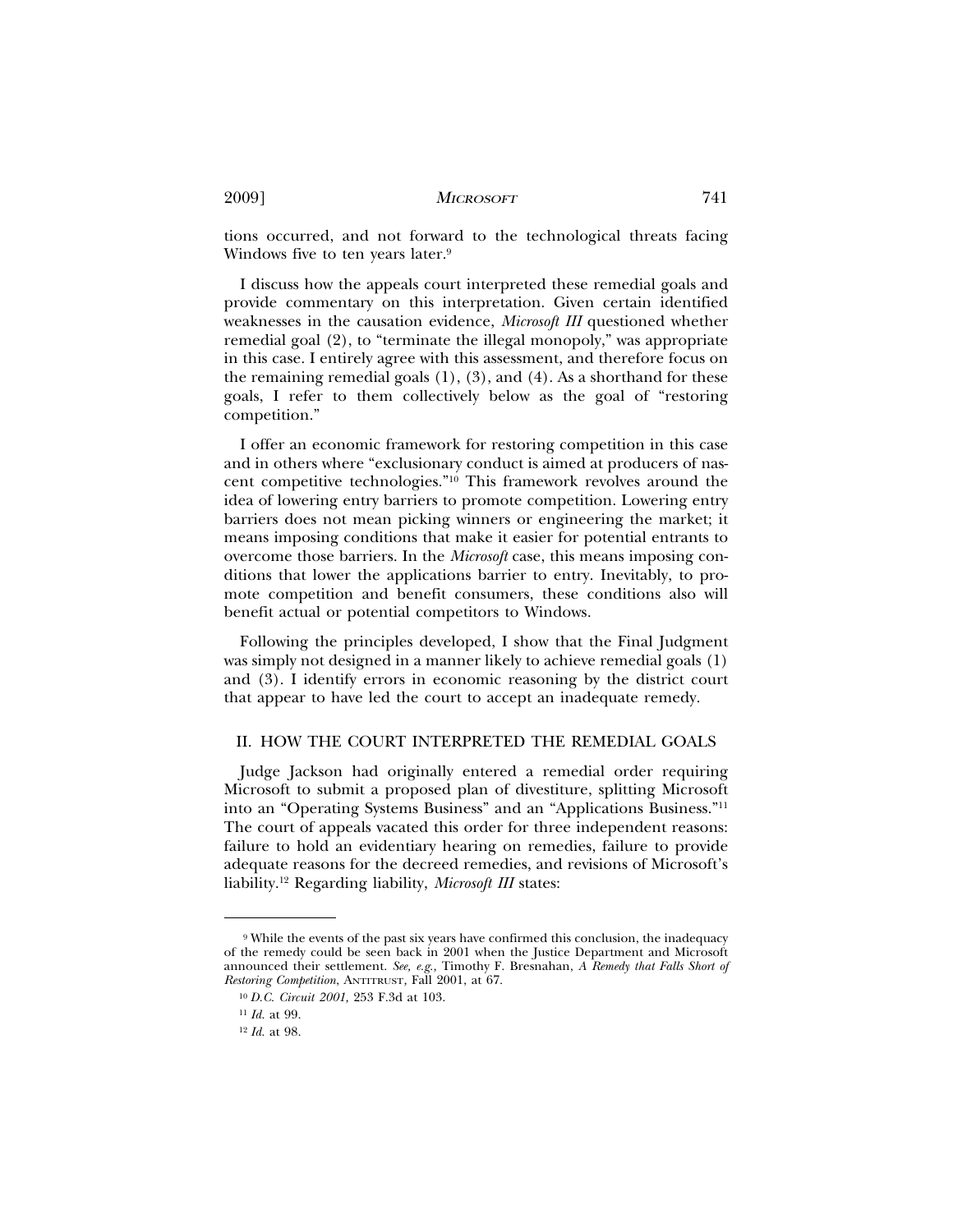Of the three antitrust violations originally identified by the District Court, one is no longer viable: attempted monopolization of the browser market in violation of Sherman Act § 2. One will be remanded for liability proceedings under a different legal standard: unlawful tying in violation of § 1. Only liability for the § 2 monopoly maintenance violation has been affirmed—and even that we have revised.13

The court of appeals gave guidance to the district court regarding the appropriate remedy. "On remand, the district court must reconsider whether the use of the structural remedy of divestiture is appropriate with respect to Microsoft, which argues that it is a unitary company.<sup>"14</sup> *Microsoft III* observed that most antitrust cases in which divestiture was ordered involved companies formed by mergers and acquisitions, and emphasized the "logistical difficulty" of splitting up a unitary company.15

The instructions in *Microsoft III* regarding how the remedy should be handled on remand reflect skepticism regarding whether the structural remedy of divestiture is appropriate. The decision makes clear that the strength of the remedy should be influenced by the evidence on causation: "In devising an appropriate remedy, the district court also should consider whether plaintiffs have established a sufficient causal connection between Microsoft's anticompetitive conduct and its dominant position in the OS market. 'Mere existence of an exclusionary act does not itself justify full feasible relief against the monopolist to create maximum competition.'"16

Regarding causation, the evidence did not establish that Microsoft's monopoly would have been eliminated if not for Microsoft's illegal conduct. To the contrary, the Findings of Fact stated: "There is insufficient evidence to find that, absent Microsoft's actions, Navigator and Java already would have ignited genuine competition in the market for Intelcompatible PC operating systems."17 The court of appeals rejected Microsoft's argument that this finding was fatal to *liability* for monopoly maintenance, stating:

To require that § 2 liability turn on a plaintiff's ability or inability to reconstruct the hypothetical marketplace absent a defendant's anticompetitive conduct would only encourage monopolists to take more and earlier anticompetitive action. We may infer causation when exclu-

<sup>13</sup> *Id.* at 103–04.

<sup>14</sup> *Id.* at 105.

<sup>15</sup> *Id.* at 106.

<sup>&</sup>lt;sup>16</sup> *Id.* (quoting 3 PHILLIP E. AREEDA & HERBERT HOVENKAMP, ANTITRUST LAW: AN ANALY-SIS OF ANTITRUST PRINCIPLES AND THEIR APPLICATION  $\llbracket 650(a)$ , at 67 (1996)).

<sup>17</sup> United States v. Microsoft Corp., 84 F. Supp. 2d 9, ¶ 411 (D.D.C. 1999) (Findings of Fact).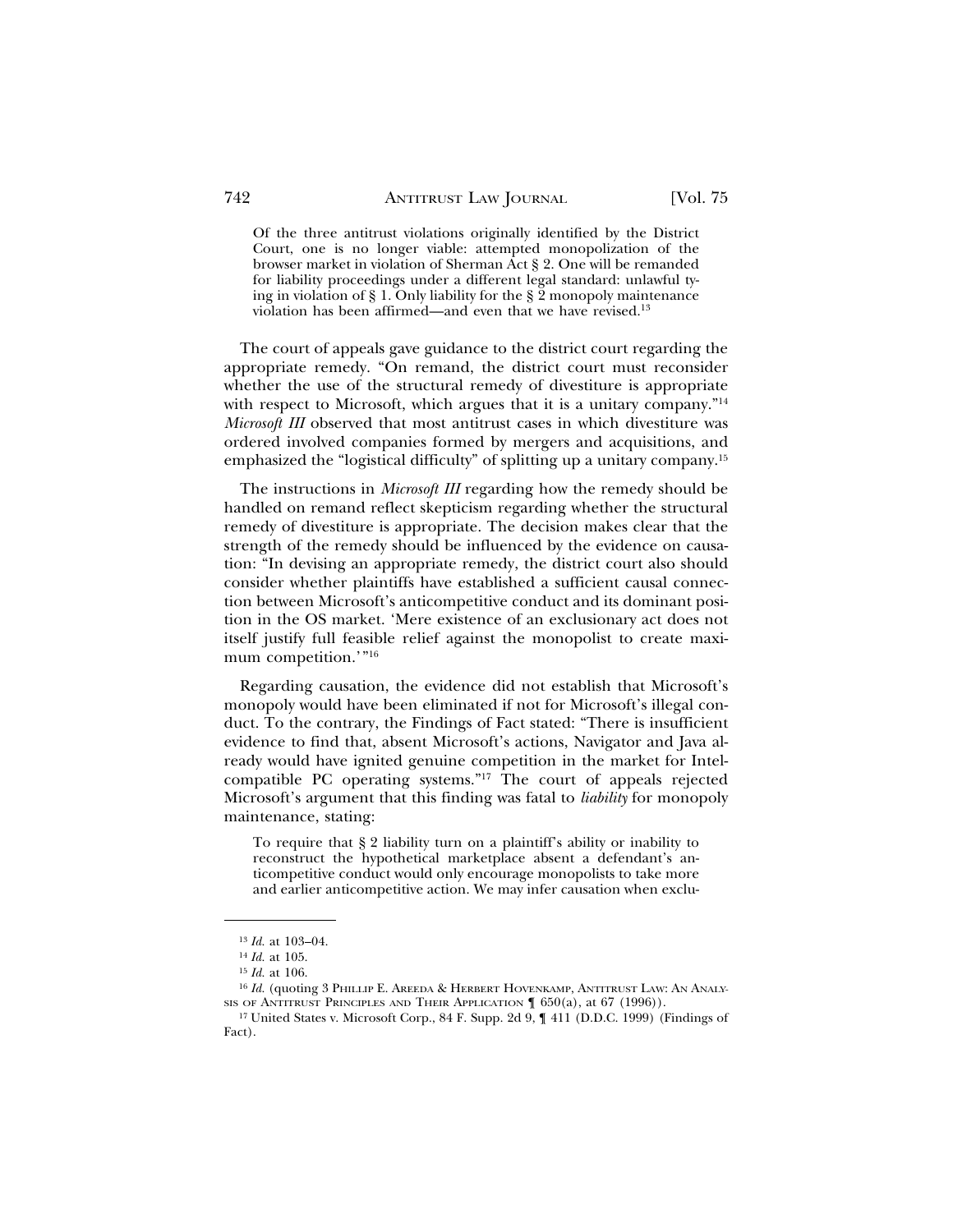sionary conduct is aimed at producers of nascent competitive technologies as well as when it is aimed at producers of established substitutes. Admittedly, in the former case there is added uncertainty, inasmuch as nascent threats are merely *potential* substitutes. But the underlying proof problem is the same—neither plaintiffs nor the court can confidently reconstruct a product's hypothetical technological development in a world absent the defendant's exclusionary conduct.18

The court of appeals went on to note that "the District Court made ample findings that both Navigator and Java showed potential as middleware platform threats."19

While interpretation of legal decisions is not my comparative advantage, it seems clear to me that the court of appeals was troubled by a mismatch between the causation evidence and the remedy entered by the district court: the evidence did not establish that Netscape and Java already would have overthrown Microsoft's monopoly, yet the district court had entered a remedial order calling for the breakup of Microsoft into two companies.20 Hence *Microsoft III* concludes its section on how remedy should be addressed on remand by stating: "While we do not undertake to dictate to the district court the precise form that relief should take on remand, we note again that it should be tailored to fit the wrong creating the occasion for the remedy."21 The district court subsequently interpreted this as follows: "In effect, the appellate court appears to have identified a proportionality between the severity of the remedy and the strength of the evidence of the causal connection."22

After *Microsoft III* was handed down, it seemed clear that a breakup of Microsoft was no longer in the cards. But that still left a wide range of possible remedies. A minimal "sin no more" remedy would prohibit Microsoft from engaging in the same (or closely similar) conduct in the future. How much further a remedy could or would go was more difficult to assess. *Microsoft III* emphasized that the appropriate remedy should depend upon the strength of the causation evidence, which was

<sup>18</sup> United States v. Microsoft Corp., 253 F.3d 34, 79 (D.C. Cir. 2001) (*D.C. Circuit 2001*). <sup>19</sup> *Id.* at 79.

<sup>20</sup> The Justice Department had previously argued that its proposed breakup of Microsoft was not out of proportion to the causation evidence because it did not involve creating two operating system companies. Instead, it was designed to create a powerful new potential entrant into the operating system market, namely the applications company. However, the Court of Appeals clearly considered that remedy unjustified given its scaled back liability findings, especially since the District Court had not conducted an evidentiary hearing on remedy.

<sup>21</sup> *D.C. Circuit 2001,* 253 F.3d at 107.

<sup>22</sup> New York v. Microsoft Corp., 224 F. Supp. 2d 76, 101 (D.D.C. 2002) (*D.D.C. States Remedy 2002*).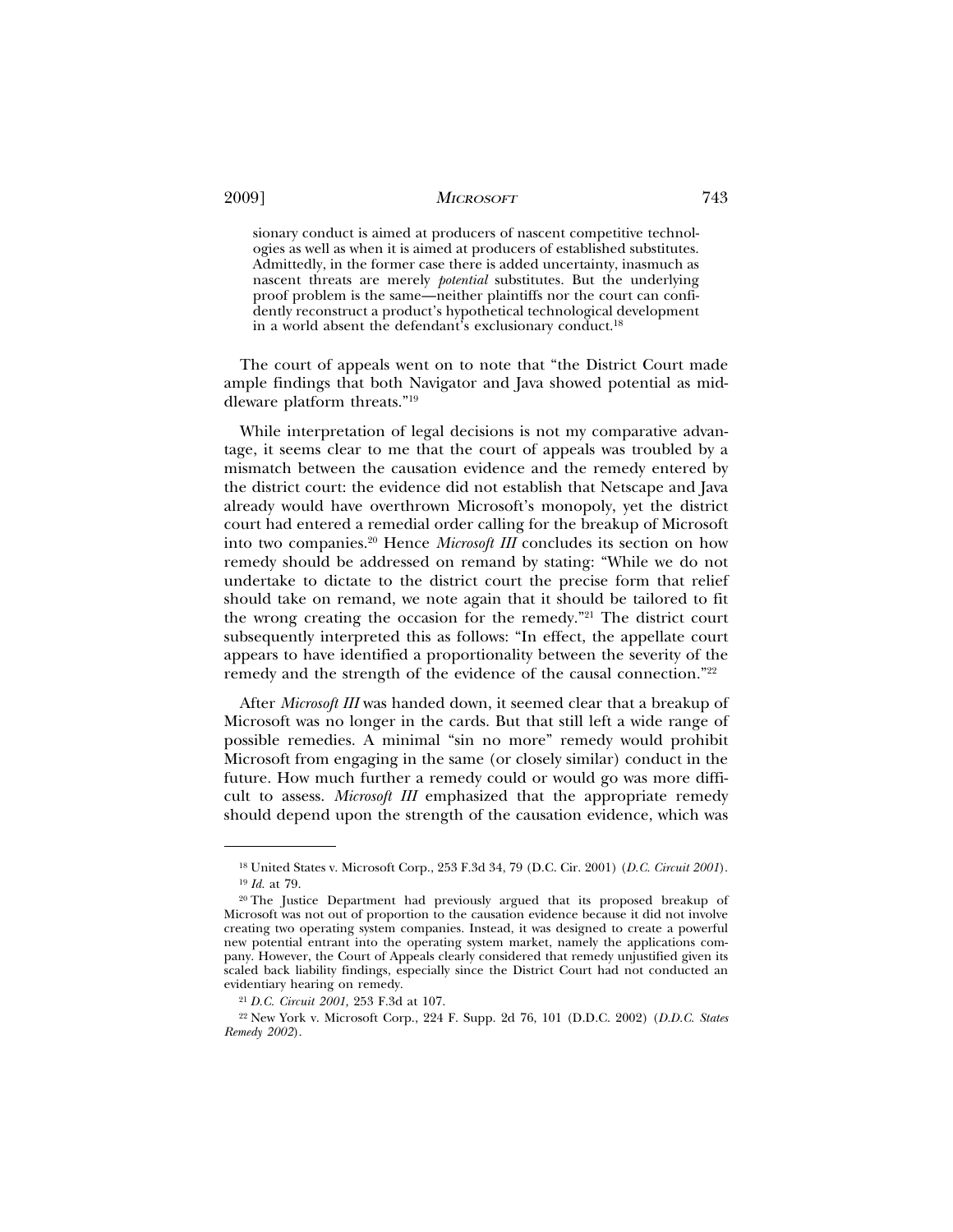inevitably murky, given that the conduct involved stifling a threat from a nascent technology. The battle over remedy would revolve around how far to go, if at all, beyond a mere proscription of the illegal conduct.

There was, however, a consensus that the remedy should "restore competition." In addition to the passages cited above, the court of appeals spoke of the problem of "how a court goes about *restoring* competition to a dramatically changed, and constantly changing, marketplace."23 The Department of Justice articulated the goal of restoring competition: "The goals of the government were to obtain relief that stops Microsoft from engaging in unlawful conduct, prevent any recurrence of that conduct in the future, and restore competition in the software market."24 Assistant Attorney General Charles James stated: "An antitrust remedy for a Section 2 violation must stop the offending conduct, prevent its recurrence, and restore competition."25 The Justice Department's economic expert indicated that a remedy should be evaluated based on whether it is sufficient to "restore competitive conditions."26 Microsoft's economic expert also articulated the goal of restoring competition: "To the extent that past illegal acts have injured competition, the remedies should work to restore the prospects for consumer welfare to the level that would have existed absent the illegal acts."27 I now explore what "restoring competition" means in this case.

## III. RESTORING COMPETITION FROM NASCENT TECHNOLOGIES

# A. THE <sup>M</sup>ICROSOFT FACT PATTERN

The *Microsoft* case fits into a fact pattern that is unusual if not unique in the annals of major Sherman Act Section 2 monopoly maintenance cases. The essence of the fact pattern was this: A company achieves a monopoly position legally, by competing on the merits. This company identifies a threat to its monopoly position based on emerging new technology. When identified, this nascent technology has not yet matured

<sup>23</sup> *D.C. Circuit 2001,* 253 F.3d at 49.

<sup>24</sup> Press Release, U.S. Dep't of Justice, Department of Justice and Microsoft Corporation Reach Effective Settlement on Antitrust Lawsuit (Nov. 2, 2001), *available at* http://www. usdoj.gov/atr/public/press\_releases/2001/9463.htm.

<sup>25</sup> Charles A. James, *The Real* Microsoft *Case and Settlement*, ANTITRUST*,* Fall 2001, at 58.

<sup>26</sup> Declaration of David S. Sibley at ¶ 3, Appendix C to Memorandum of the United States in Support of Entry of the Proposed Final Judgment, United States v. Microsoft Corp., No. 98-1232 (D.D.C. filed Feb. 27, 2002), *available at* http://www.usdoj.gov/atr/ cases/f223700/223738c.pdf.

<sup>27</sup> Direct Testimony of Kevin M. Murphy at ¶ 159, New York v. Microsoft Corp., No. 98- 1233 (D.D.C. Apr. 12, 2002), *available at* http://www.microsoft.com/presspass/down load/legal/RemediesTrial/Murphy.pdf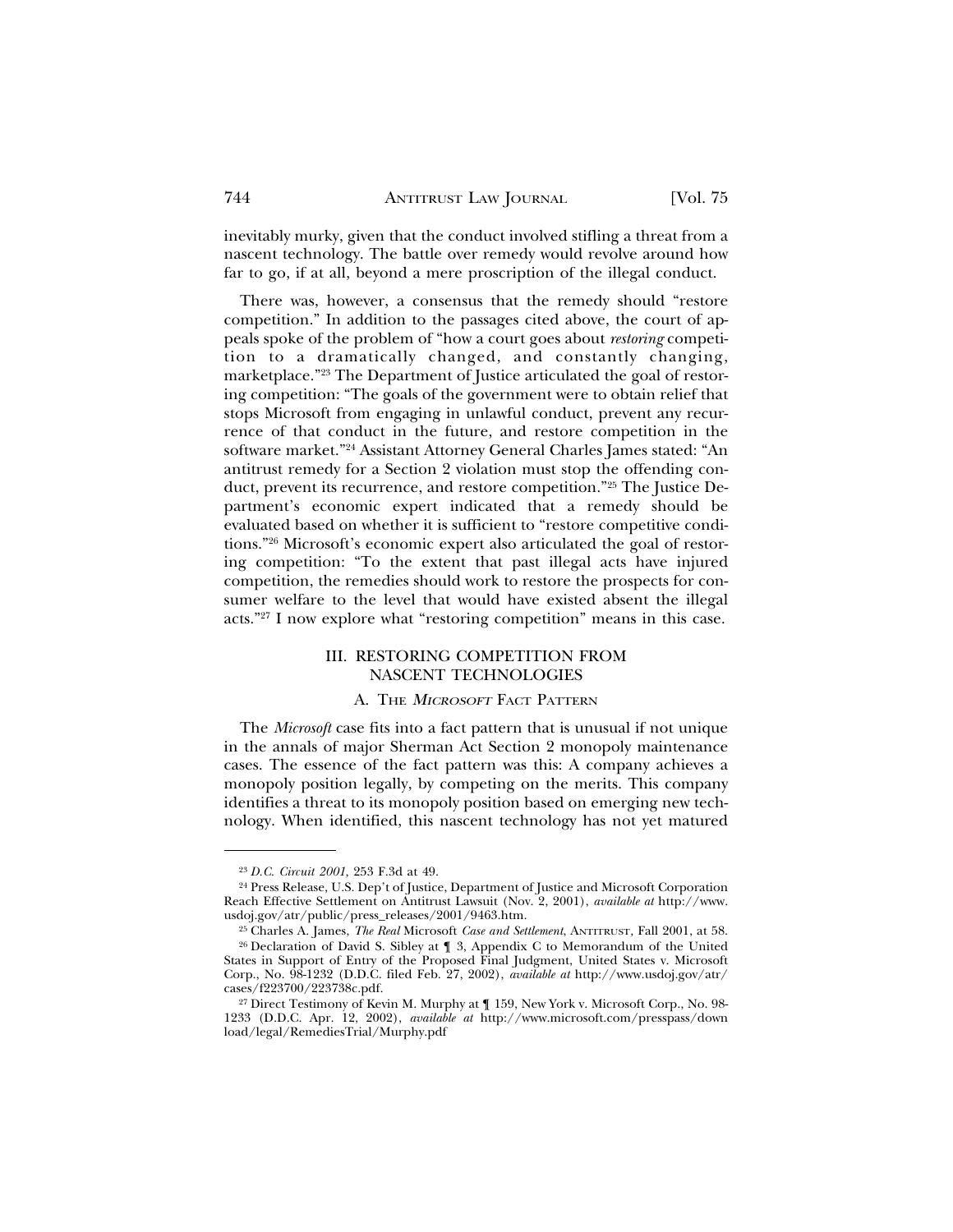into a full-fledged substitute for the monopolist's product. But the monopolist fears that it may do so in the foreseeable future, due to powerful changes taking place in the industry. The monopolist engages in conduct that eliminates the threat, and that conduct is found to constitute illegal monopoly maintenance.

It is not a coincidence that this fact pattern arose in the context of the software industry in the 1990s. Three features of the software industry at that time combined to produce this fact pattern.

First, software is highly malleable, allowing the features of any given software product to evolve and expand. Microsoft often made this point when arguing about its need to have the freedom to add new features to its operating system. Microsoft envisioned how Netscape and Java, as platform software, could evolve into a serious threat to Windows.

Second, network effects can be very powerful for platform software. Microsoft has understood this point very well. Indeed, network effects fueled the dominance of Windows. Microsoft has long understood the importance of nurturing a group of developers who will write to the Windows platform, making Windows more attractive to final users, hence making it even more attractive for developers, in a virtuous cycle of positive feedback. The district court and the court of appeals embraced the importance of network effects under the rubric of the "applications barrier to entry" into the desktop operating system market.<sup>28</sup>

Third, the rise of the Internet starting in the mid-to-late-1990s created the prospect that established patterns of software usage on personal computers would be disrupted. Microsoft's course of conduct arose after Bill Gates wrote his "Internet Tidal Wave" memo and the company shifted its strategy in recognition of the force of the Internet.<sup>29</sup> In particular, personal computers were transformed from stand alone devices into networked devices (i.e., clients) opening up the possibility that

<sup>28</sup> *See, e.g*., *D.C. Circuit 2001*, 253 F.3d at 55. The D.C. Circuit Court describes the applications to barrier as follows:

Considering the possibility of new rivals, the court focused not only on Microsoft's present market share, but also on the structural barrier that protects the company's future position. *Conclusions of Law*, at 36. That barrier—the "applications barrier to entry"—stems from two characteristics of the software market: (1) most consumers prefer operating systems for which a large number of applications have already been written; and (2) most developers prefer to write for operating systems that already have a substantial consumer base. *See Findings of Fact* at 30, 36. This "chicken-and-egg" situation ensures that applications will continue to be written for the already dominant Windows, which in turn ensures that consumers will continue to prefer it over other operating systems.

<sup>29</sup> *Internet Tidal Wave Memo*, *supra* note 5.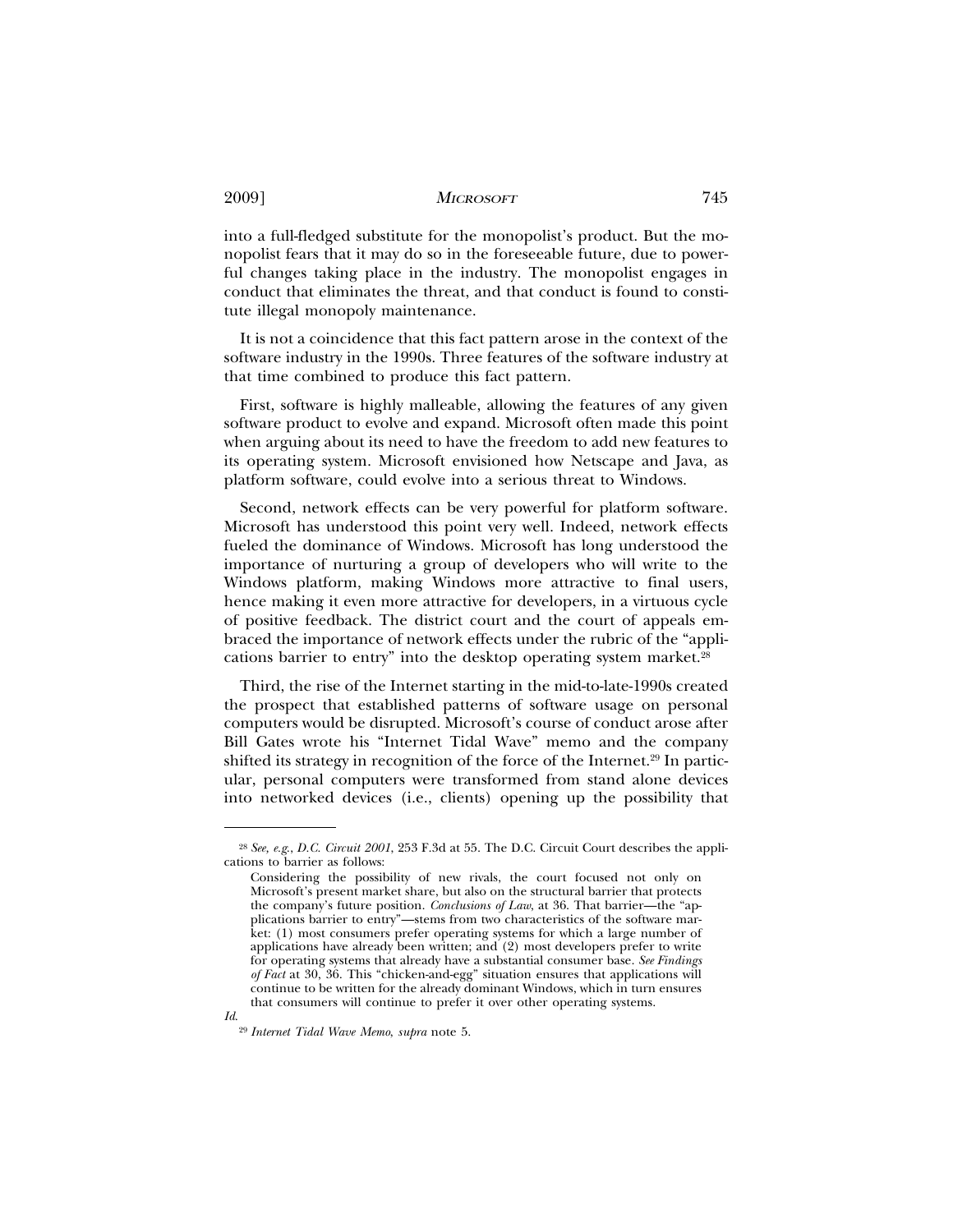more and more of them could access applications and content from remote computers (i.e., servers).

While I have not done a systematic search, I am not aware of other major monopolization cases that fit the basic fact pattern described above. Nonetheless, some elements are fairly common in Sherman Act Section 2 jurisprudence. For example, the pattern in which a monopolist over one product gains control over an adjacent, complementary product is common in antitrust. This conduct, which is typically characterized as monopoly leveraging or tying, can affect competition in the adjacent market. But the *Microsoft* remedy did not involve these issues, because the court of appeals had thrown out the attempted monopolization liability finding and remanded the tying case without any finding of liability. It is true, however, that this same type of conduct also can reduce competition in the core, monopoly market under a traditional "two-level entry" theory of raising entry barriers. This theory was much closer to the monopolization finding in *Microsoft III* and is directly relevant to the extent that the complementary product (Netscape and/or Java) would enable cross-platform software and, thus, aid the entry of another product into the operating system market. The more unusual aspect of the *Microsoft* case was the prospect that the complementary product would, over time, actually transform itself into a direct competitor. This type of transformation is easier to envision with malleable software than with physical products.

### B. IMPLICATIONS FOR REMEDY

Stripped to its essence, the harm to competition resulting from Microsoft's illegal conduct was the elimination of *potential* competition associated with Netscape and Java riding the Internet Tidal Wave. Microsoft did not eliminate any *actual* competitor. How does one "restore competition" in this situation? Put succinctly, how does one "restore potential competition"?

Economists have long studied potential competition and the closely related concept of barriers to entry. The analogy evoked by the term "barriers to entry" is very useful. The operative economic principles can be nicely illuminated by comparing Microsoft's Windows monopoly to a sturdy coastal fortress in which prisoners are held captive. The fortress walls and other battlements correspond to the applications barrier to entry, and the prisoners inside the walls represent the customers in the monopolized market. Pursuing this analogy farther, consider the following allegory:

A sturdy coastal fortress faces attacks from time to time. These attacks come from various directions; some benefit from the element of sur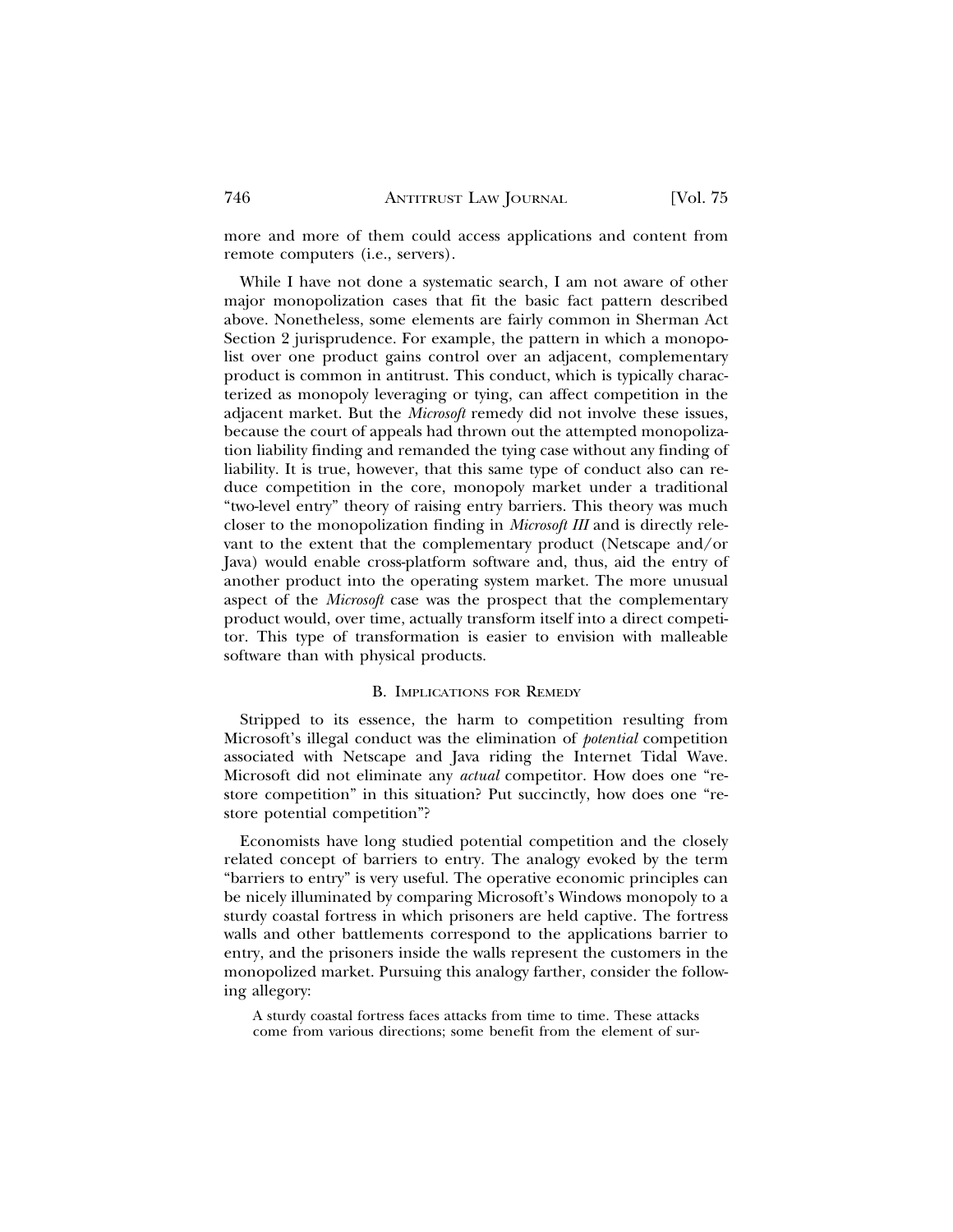prise. In our analogy, these attacks correspond to new technologies that emerge and threaten Windows. Due to its extensive battlements, the fortress is difficult to overcome. These defenses correspond to "natural" entry barriers that arise quite apart from Microsoft's illegal conduct. Only rarely does a serious attack come that truly challenges the fortress defenses.

Some attacks may weaken the fortress defenses, even though they do not succeed in breaching the walls of the fortress. These attacks correspond to new technologies that lower the barriers to entry without offering a direct substitute for Windows. Navigator and Java were in this category. Attacks of this type soften up the fortress defenses. After one such attacking force weakens the fortress defenses, others have an improved chance of breaching the walls. After one technology lowers the applications barriers to entry, substitute operating systems have a better chance of succeeding in offering sufficient applications to challenge the dominance of Windows.

In this setting, imagine a pair of particularly vigorous and coordinated surprise attacks, propelled by the waves of a powerful storm, which threaten to greatly damage the fortress walls. These attacks correspond to the dual threats posed by Navigator and Java, riding the Internet Tidal Wave. The Findings of Fact make clear that Navigator and Java were in the process of weakening the defenses of the Windows fortress.30 Microsoft viewed the Netscape/Java/Internet threat as the greatest it had faced in years, if ever. Fearing for their lives, the defenders of the fortress resort to prohibited defensive tactics. These tactics correspond to Microsoft's illegal acts.

Carrying the analogy a step further, we may suppose that the surprise attackers who were improperly impeded were especially threatening because they encroached from a novel direction—by sea—using unprecedented naval weapons, and because they were propelled by a powerful storm. As we know, the exciting features of the browser and Java, which had never been encountered before, captured the imagination of users and developers and enjoyed considerable momentum just as the Internet Tidal Wave began transforming PCs from stand alone devices to networked devices.

After staving off the surprise attack using illegitimate methods, the generals in command of the fortress move to develop their own large naval force, and to install sea-facing artillery. After impeding Navigator and Java, Microsoft improved its own browser, Internet Explorer, which soon achieved a commanding lead over Navigator in usage. As warfare shifts from land to sea, the generals, now admirals, fortify nearby islands, making their main fortress stronger than ever. None of these tactics are prohibited, but they make it far less likely that any surprise attack will come from the sea in the future. Perhaps the next successful attack will need to deploy a novel strategy, such as attacking by air.

<sup>30</sup> *D.C. Circuit 2001,* 253 F.3d at 77–79.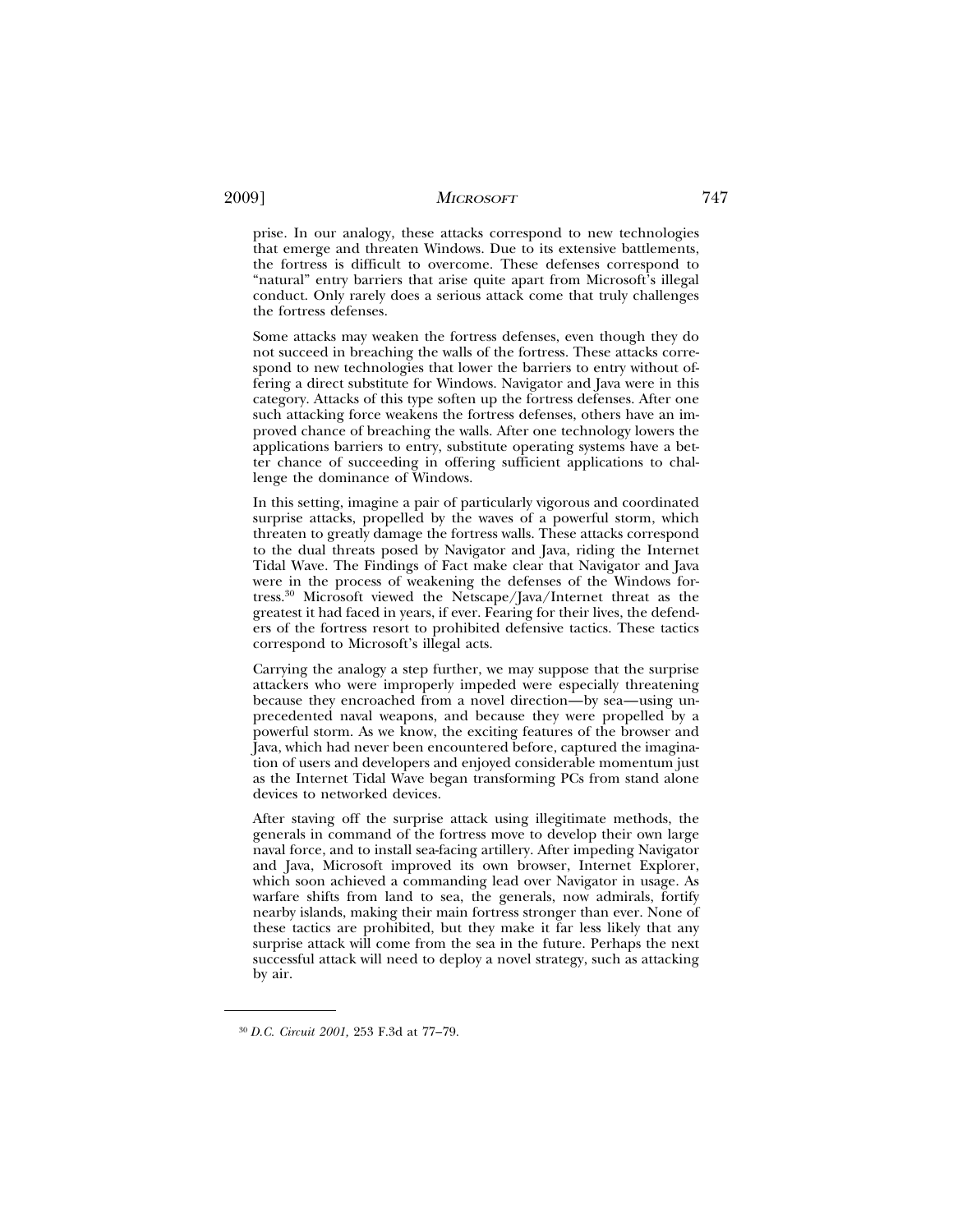While analogies always have their limits, this fanciful story really does capture some of the basic economics underlying entry barriers and restoring competition in a monopoly maintenance case where the illegally stifled threat came from nascent technology. Restoring competition requires taking affirmative steps to lower the barriers to entry. Merely prohibiting the illegal tactics already used would not be sufficient to achieve this end.

How does this approach line up with the remedial goals listed in *Microsoft III*? There is no question that a remedy should prevent the monopolist from continuing to engage in the illegal practices or their close cousins. That corresponds to remedial goal (4) above, to "ensure that there remain no practices likely to result in monopolization in the future." As discussed above, remedial goal (2), to "terminate the illegal monopoly," is not appropriate with this fact pattern.

That leaves remedial goal (1), to "unfetter the market from anticompetitive conduct," and goal (3), to "deny to the defendant the fruits of its statutory violation." While the precise interpretation of goal (1) may be subject to debate, as noted above, there is a consensus that the remedy should "restore competition." Therefore, I interpret goal (1) to mean that the remedy should ensure that the market is as competitive as it would have been, if not for the violation. However, the degree of competition if not for the violation is unknown and unknowable. Since the goal of antitrust policy is to promote competition to the benefit of consumers, I implement this idea immediately below to mean that competition leaves *consumers* at least as well off, on a going-forward basis, in a probabilistic sense, as they would have been if not for the violation. I interpret goal (3) in the obvious manner: that Microsoft not profit from its illegal conduct.

#### C. FORMAL ECONOMIC MODEL

The Appendix develops a formal model of entry threats that captures these ideas. The model involves a monopolist who faces a steady stream of entry threats. Any one threat is unlikely to succeed but will inject significant competition into the market if it does. In this context, an especially strong threat emerges and is illegally stifled. The assumed goal of the remedy is to restore potential competition by raising the going-forward threat of successful entry. The remedy is sufficient to "restore competition" if the quantum by which the entry threat is raised is sufficient to make consumers equally well off, on a going-forward basis at the time the remedy is put into effect, as they would have been at the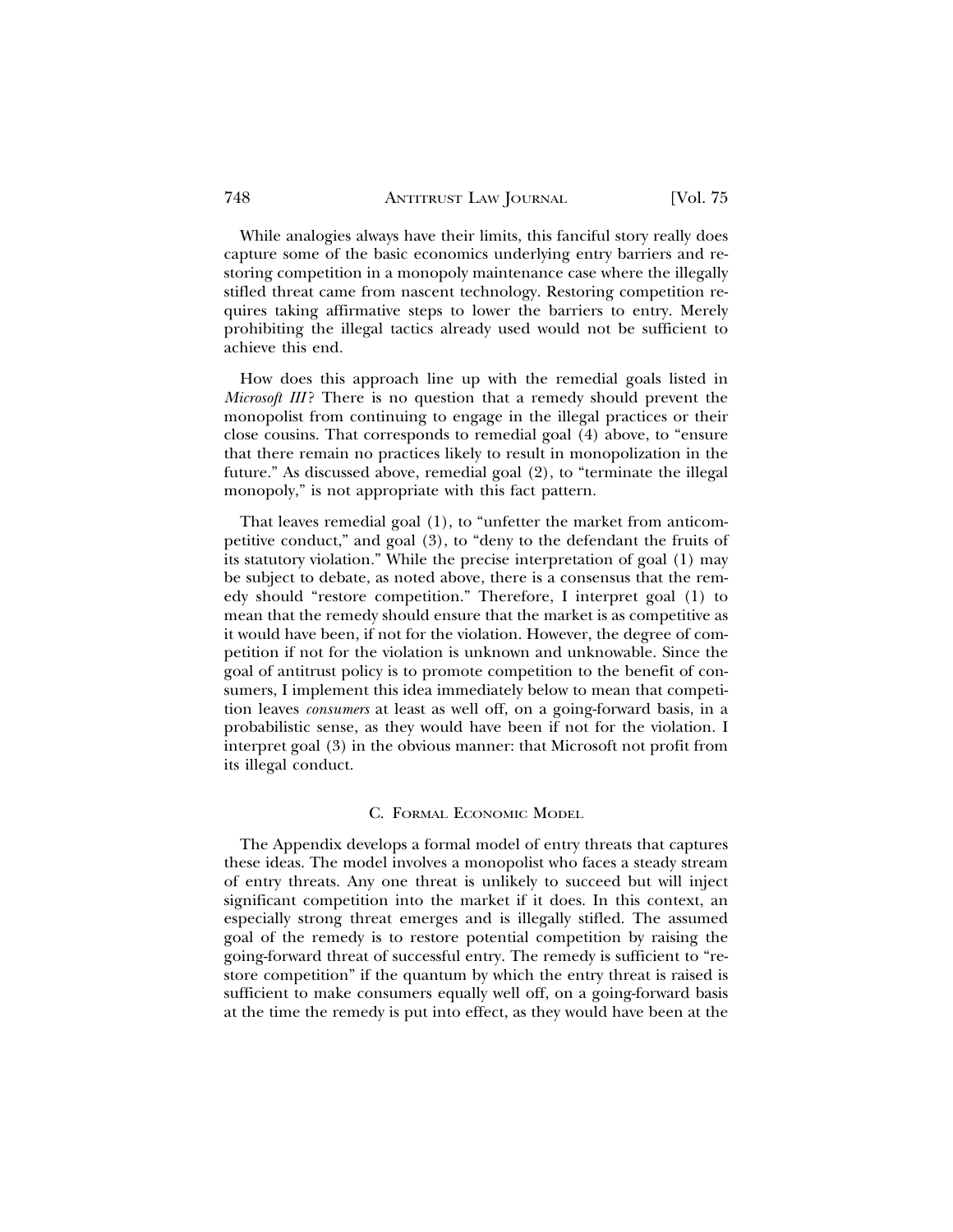time of the violation, if not for the illegal conduct. The model contains two key parameters.<sup>31</sup>

The first key parameter, denoted by *p*, represents the baseline level of entry threats faced by the monopolist. This parameter measures the probability, in any given year, that successful entry will take place, ending the monopoly. The expected duration of a monopolist facing a baseline threat level of *p* per year is  $1/p$  years. So, a value of  $p = 0.05$ corresponds to an expected duration of twenty years.

The second key parameter, *h*, represents the probability that the illegally stifled entry threat, in particular, would have proved successful. While the courts may not be accustomed to thinking in terms of probabilities, there is no coherent alternative in this situation. As noted by the court of appeals, "neither plaintiffs nor the court can confidently reconstruct a product's hypothetical technological development in a world absent the defendant's exclusionary conduct."32

The strength of the remedy is measured by the enhanced level of entry threats,  $q > p$ , that the remedy must enable to restore competition. With some inevitable simplifications, but reasonable ones in my view, the model calculates the level of *q* necessary to restore competition in terms of the underlying parameters,  $\phi$  and  $\lambda$  and  $\delta$  (the annual discount factor), and how many years the remedial order lasts, *T*.

Table 1 in the Appendix shows how the strength of the remedy, as measured by the ratio *q/p*, depends upon the baseline entry threat, *p,* and the strength of illegally stifled entry threat, *h*, assuming that the remedial order lasts indefinitely. For example, if the baseline entry threat is  $p = 5$  percent per year and the illegally stifled entry threat had a 20 percent chance of ending the Windows monopoly, then an indefinite remedial order would need to make entry 150 percent as likely as under the baseline, or  $q = 7.5$  percent per year.

As a general principle, the shorter the duration of the remedy, the stronger it must be to restore competition. A remedy lasting only one year would need to replicate the entry threat that was stifled. With the parameters just used, that would require elevating the entry threat during that year to 20 percent. The Appendix shows how to compute the necessary strength of the remedial order, *q*, for any given duration *T*. With the parameters just used, a remedial order lasting five years would require  $q/p = 1.88$ , which corresponds to a threat level of 9.4 percent per

<sup>&</sup>lt;sup>31</sup> The model also includes a parameter for the annual interest rate, which is taken to be around 10 percent.

<sup>32</sup> *D.C. Circuit 2001*, 253 F.3d at 79.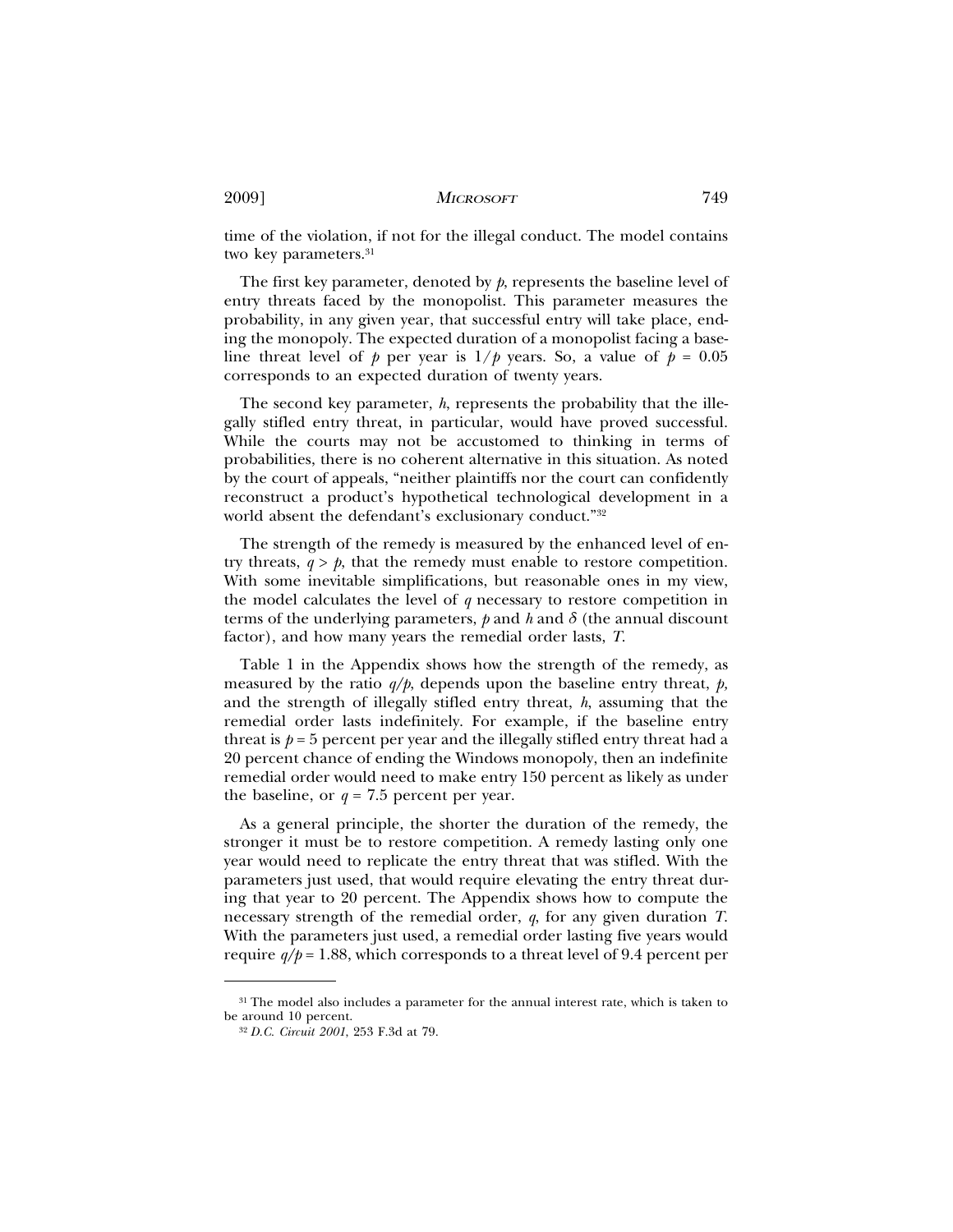annum, nearly twice the baseline level. A remedial order lasting ten years would require  $q/p = 1.62$ , slightly more than the  $q/p = 1.5$  associated with a remedial order that lasted indefinitely. None of these calculations factor in any lag between when the order becomes effective and when the enabled entry threats arise.

### D. ADDITIONAL CONSIDERATIONS

While the approach just described is a reasonable way to implement the notion of "restoring competition" in a situation involving entry threats, there are several considerations that it did not address. I consider those now.

First, the approach just described does not fully make consumers whole because they have been denied the benefits of competition during the interim period between the violation and the imposition of the remedy. A stronger injunctive remedy would be needed to make consumers whole. However, damages awards can compensate consumers for interim harm. We now know that Microsoft paid several billions of dollars in damages in cases related to the government's case. My analysis is consistent with the dual role of government and private antitrust cases: the damages in private cases can compensate consumers for interim harm, while the injunctive remedies associated with the government's case can restore competition.

Second, and related, the notion of "restoring competition" developed here says nothing about disgorgement of ill-gotten gains, either for equity purposes or for deterrence purposes. This relates to remedial goal (3) above, to "deny to the defendant the fruits of its statutory violation." More specifically, the notion of "restoring competition" used above does not account for the time lag between when the unusually strong threat to the monopoly was illegally eliminated and when the decree is imposed. For this reason, "restoring competition" may not effectively deter illegal conduct that maintains a monopoly. Any notion of deterrence would have to insure that Microsoft did not profit from its illegal conduct. The remedy discussed here may not be sufficient for this purpose. But private antitrust cases, and the damages remedy in those cases, enter into the deterrence calculus and may be sufficient for this purpose.

Third, the approach to remedy does not address the private or social costs of raising the probability of entry. Certainly, efforts to restore competition should try to avoid introducing inefficiencies into the operations of the monopolist itself. In this respect, remedies that involve the disclosure or licensing of intellectual property rights are especially wellsuited to the goal of efficiently restoring competition. Knowledge assets,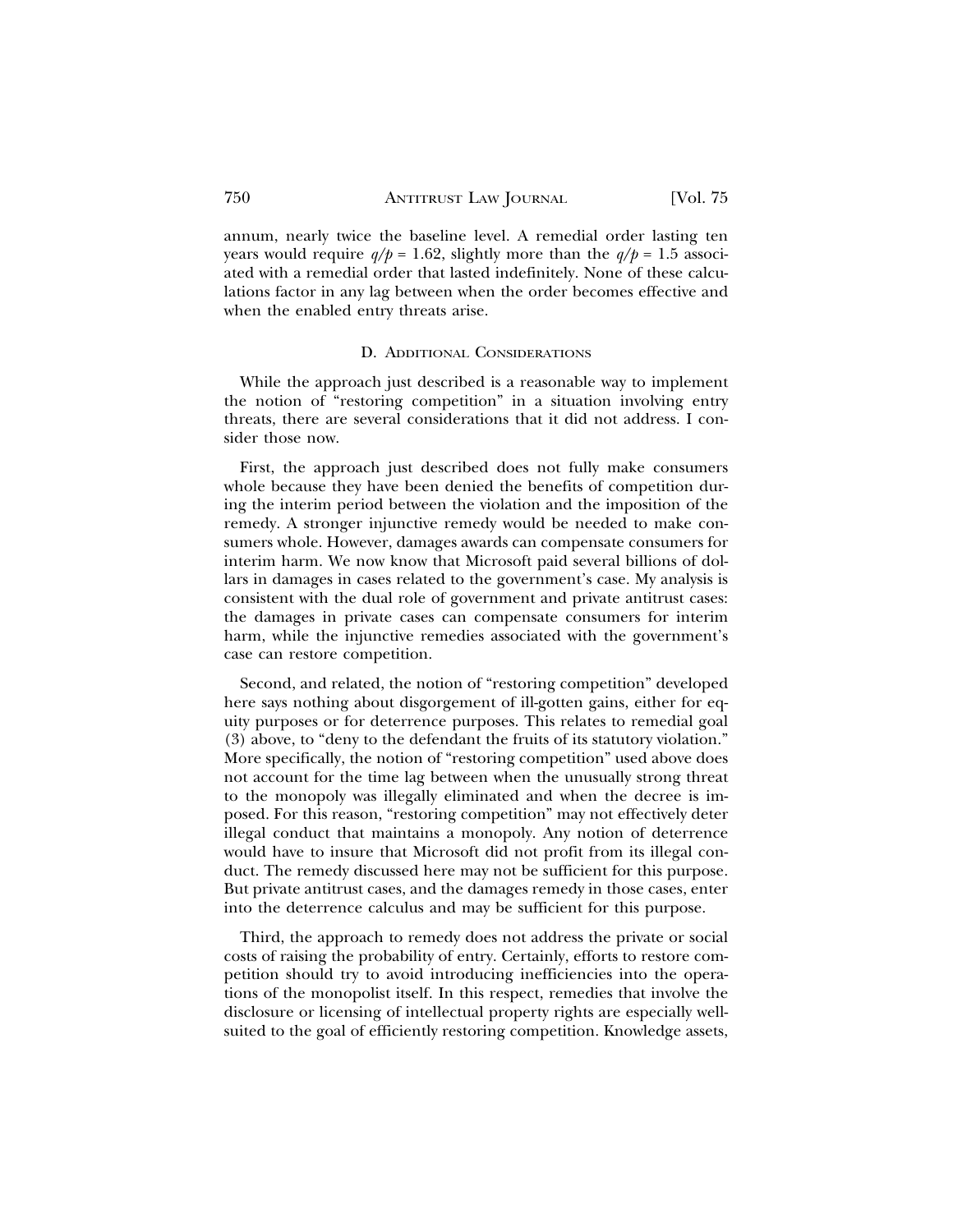such as copyrights and patents, have the special feature that one party can use them without taking away the ability of others to do the same. For precisely this reason, mandatory disclosure and licensing of existing intellectual property rights is a highly efficient way of restoring competition, to the benefit of consumers.<sup>33</sup>

#### E. CALIBRATION TO THE *MICROSOFT* FACT PATTERN

The formal economic model just developed reflects a very robust point: restoring competition requires more than a mere proscription of the illegal conduct if one concludes that the threat from Netscape, Java, and the Internet that Microsoft illegally stifled was relatively rare and/or unusually strong. The Findings of Fact are clear on this point. While there was uncertainty about what would have happened if not for Microsoft's illegal conduct, the court of appeals stated: "the District Court made ample findings that both Navigator and Java showed potential as middleware platform threats."34

Applying the framework of the model described above, two key parameters are needed to calibrate the model to the *Microsoft* fact pattern: the baseline threat level, *p*, and the strength of the illegally stifled threat, *h.* These are not parameters one can estimate with any precision using economic data; as the court of appeals stated, "neither plaintiffs nor the court can confidently reconstruct a product's hypothetical technological development in a world absent the defendant's exclusionary conduct."35 Nonetheless, the model presented above is extremely valuable for thinking about the strength needed in any remedy designed to restore competition: the *Microsoft* case is about potential entry, about what *might* have happened. It is not about the elimination of an actual competitor or what *would* have happened had Microsoft not engaged in illegal monopolization. In essence, an appropriate remedy cannot "turn back the clock" and recreate what would have happened; instead, it must "cure the ill effects of the [monopolist's] illegal conduct" and recreate the environment for competition to occur.36

<sup>&</sup>lt;sup>33</sup> Of course, to the extent that liability findings are made in error, any remedy, including those involving the disclosure or licensing of intellectual property, can create adverse long-term incentives.

<sup>34</sup> *D.C. Circuit 2001,* 253 F.3d at 79.

<sup>35</sup> *Id.*

<sup>36</sup> This key distinction is explained by the U.S. Supreme Court in *United States v. Ford Motor Co.*, 405 U.S. 562, 573 n.8 (A court may "'do more than return the market to the *status quo ante*'" and must direct its remedy "to that which is 'necessary and appropriate in the public interest'" or that "will '*cure the ill effects* of the illegal conduct'") (citations omitted).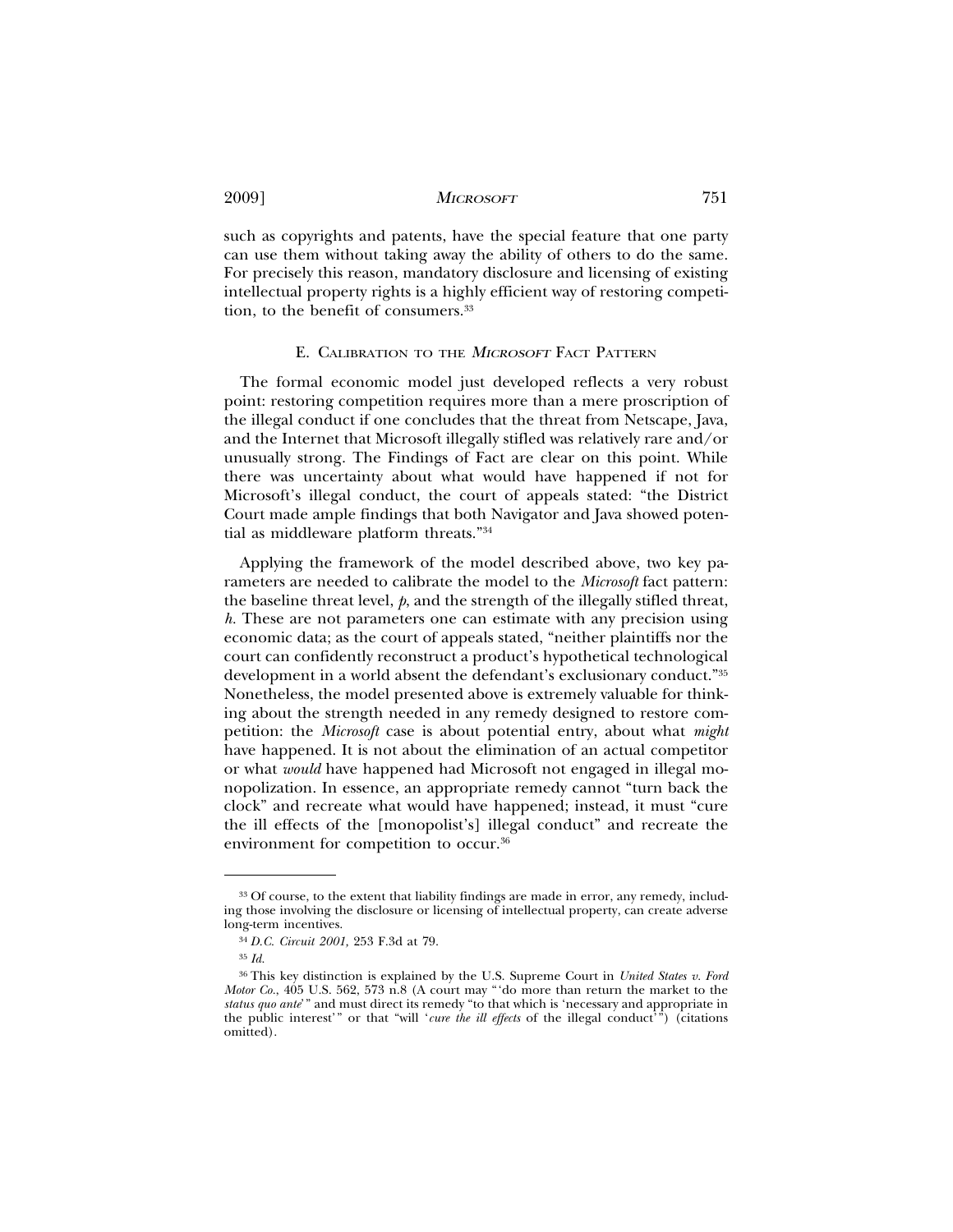The model presented above does not pre-ordain any particular strength or duration for the remedy: those depend upon the two key parameters *p* and *h* noted above. However, for plausible values, which is to say reasonably low values of  $p$  and moderate values of  $h/p$ , it is clear that a remedy must significantly raise the entry threat level to restore competition. This conclusion is especially strong if the remedy will last only five years. For example, with  $p = 0.05$  and  $h = 0.10$ , one needs  $q/p =$ 1.28 if the remedy lasts only five years. This result is not sensitive to the level of the baseline threat; it is driven predominantly by the ratio *h/p*. 37 This tells us to focus on this factual question: Was the illegally stifled threat unusually strong?

The Findings of Fact make it clear that the threat posed by Netscape, Java, and the Internet in the mid-to-late-1990s was significantly stronger than the threats routinely faced by Windows, in part, because the strength of the Internet Tidal Wave caught Microsoft somewhat by surprise. Based on this line of reasoning, any remedy must significantly lower entry barriers to achieve the goal of restoring the appropriate environment for competition.

Microsoft had argued at the liability phase that threats were ever-present, i.e., *p* was large, so Microsoft did not have any real monopoly power, notwithstanding its market share. The district court had soundly rejected that argument in its ruling that Microsoft was a monopolist. The court of appeals sustained this ruling. Microsoft argued at the remedial phase that the threat posed by Netscape and Java was impotent, but Microsoft's view was inconsistent with the Findings of Fact and with *Microsoft III*, as the district court subsequently ruled.<sup>38</sup>

The fact that Microsoft greatly feared the threats from Netscape and Java is highly significant at the remedy phase. Contemporaneous business judgments about entry threats by executives knowledgeable about the market, with substantial money on the line, are generally more reliable than stories spun later by advocates in an adversarial proceeding. The Findings of Fact clearly established that the stifled threat was unusually strong; in my model, this corresponds to a moderate to large value of *h/p*. The inescapable conclusion is that affirmative steps were needed

<sup>&</sup>lt;sup>37</sup> For example, if the baseline threat level is twice as high,  $p = 0.10$ , and if one retains the assumption that the stifled threat was twice as strong as the average threat, so *h/p* remains 2.0, one needs *q/p* = 1.31.

<sup>38</sup> "Although [Microsoft's economic expert on causation] has protested any assertion that his analysis ignores, contradicts, or second-guesses the findings of the appellate court, the Court disagrees." New York v. Microsoft Corp., 224 F. Supp. 2d 76, 151 (D.D.C. 2002) (*D.D.C. States Remedy 2002*).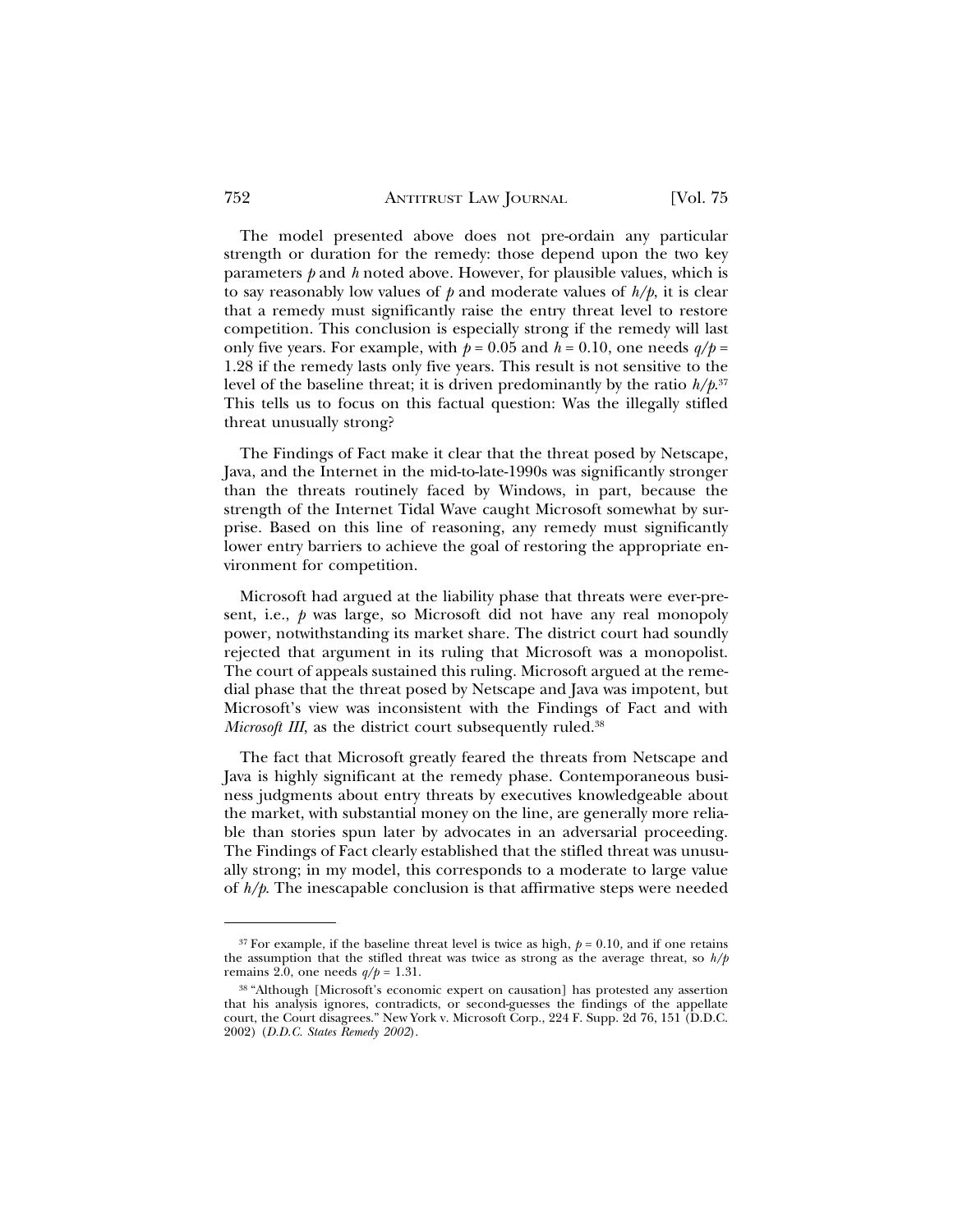to restore competition. Merely proscribing the illegal conduct would not be nearly sufficient.

Economic analysis indicated that an effective remedy would involve efficient ways of affirmatively lowering the barriers to entry. Based on this line of reasoning, I testified in support of a number of the remedial provisions put forward by the Litigating States. My support was focused on the provisions that would have affirmatively lowered entry barriers into the market monopolized by Microsoft without creating inefficiencies. This approach also was forcefully advocated by a distinguished group of economists and former antitrust enforcement officials, who stated: "It is our recommendation that the Court cast a wide net, looking for rules or actions that will increase competition today by lowering entry barriers."39 However, the district court did not accept any of these provisions designed to lower entry barriers, choosing instead to enter the judgment negotiated between Microsoft and the Justice Department, which was joined by the Non-Litigating States.

## IV. FAILURE OF THE FINAL JUDGMENT TO RESTORE COMPETITION

The Final Judgment entered by the court in the *Remedy Decision*<sup>40</sup> was essentially the same as the settlement reached between the Justice Department and Microsoft. This settlement contains provisions aimed at preventing Microsoft from blocking the distribution of middleware through the OEM channel and from limiting the ability of end users to invoke non-Microsoft middleware. The prohibitions covered most but not all of the conduct that the court of appeals had found to be illegal.

The sole provision going beyond the mere proscription of the illegal conduct that had any prospect of affirmatively lowering entry barriers involved the disclosure and licensing on reasonable terms of APIs (application programming interfaces), communications protocols, and other technical information for the purpose of interconnecting with Windows. These requirements can be found in Sections III.D and III.E of the Final Judgment.<sup>41</sup> Only Section III.E goes beyond middleware. Under the framework developed above, one can ask whether these pro-

<sup>39</sup> Brief of Professor Timothy Bresnahan, Professor Richard Gilbert, Professor George Hay, Dr. Bruce Owen, Professor Daniel Rubinfeld, and Professor Lawrence White as Amici Curiae at ¶ 21, New York v. Microsoft Corp., No. 98-1233 (D.D.C. filed June 13, 2002), *available at* http://www.stanford.edu/~tbres/Microsoft/economists\_amicus\_brief. pdf.

<sup>40</sup> *D.D.C. States Remedy 2002*, 224 F. Supp. 2d 76.

<sup>41</sup> *Id.* at 268–69.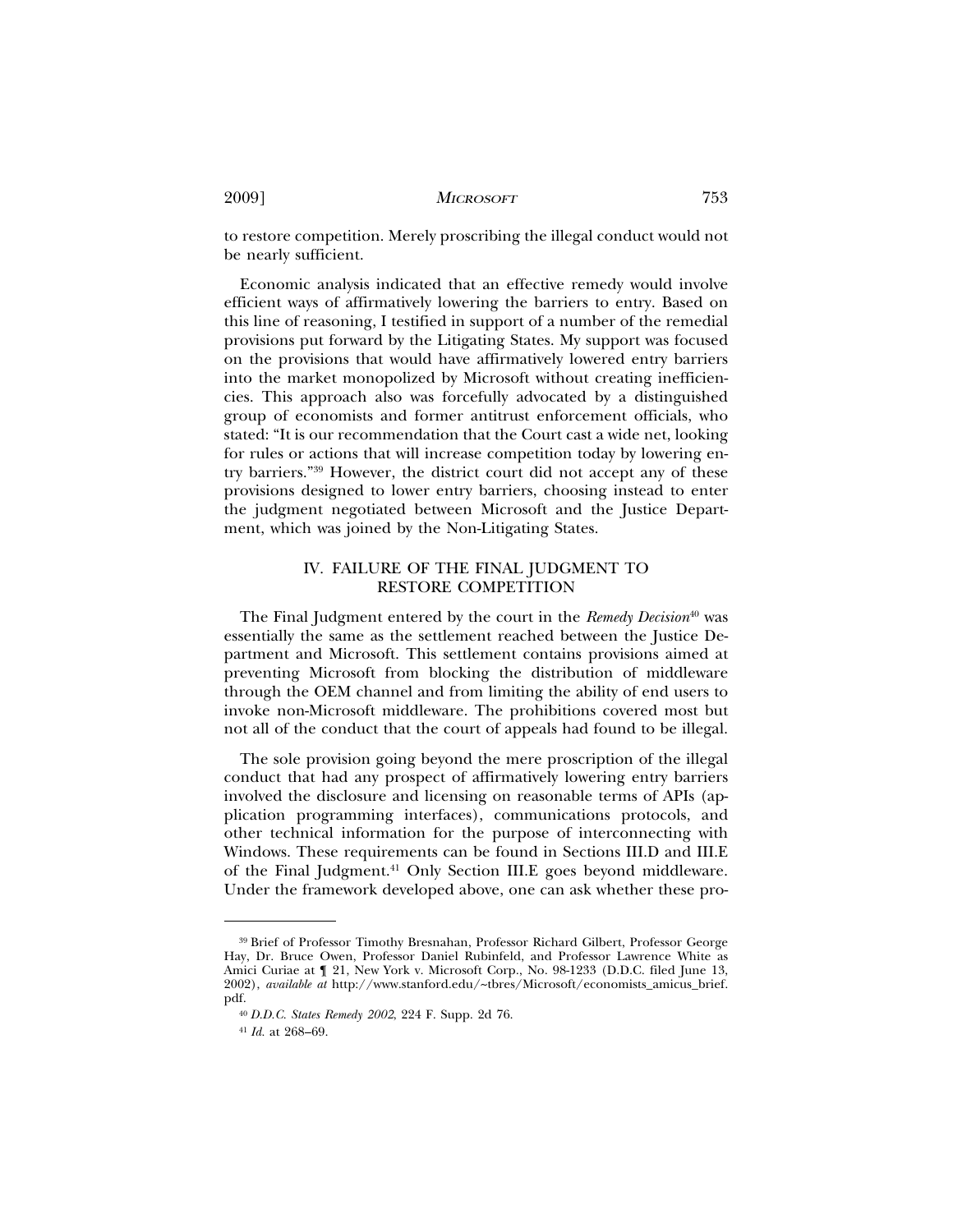visions were broad enough and strong enough to lower entry barriers sufficiently to restore competition.

#### A. THE COURT TOOK A NARROW VIEW OF REMEDY

The district court erred in not requiring that the remedy be sufficiently strong to restore competition.<sup>42</sup> After recounting the portion of *Microsoft III* that expresses skepticism about a breakup of Microsoft given the causation evidence, the district court states:

In this regard, the "causal connection between Microsoft's exclusionary conduct and its continuing position in the operating systems market" was established "only through inference." 84 F. Supp 2d at 106–07. Given these circumstances, as the parties concede, it does not seem to be a valid objective for the remedy in this case to actually "terminate" Microsoft's monopoly. Rather, *the proper objective of the remedy in this case is termination of the exclusionary acts and practices related thereto which served to illegally maintain the monopoly*. 43

The district court leaps here from the perfectly sensible premise that terminating Microsoft's monopoly is not a suitable remedy to the unjustified conclusion that the remedy should do no more than prevent Microsoft from continuing to engage in the illegal acts. The court gives short shrift to the other remedial goals identified in *Microsoft III*, namely to "unfetter [the] market from anticompetitive conduct" and to "deny to the defendant the fruits of its statutory violation," i.e., to actually *restore competition*. 44 The district court's error appears to stem from an unstated belief that competition would naturally and inevitably be restored by preventing Microsoft from continuing to engage in its illegal practices. This view would be correct *if but only if* the illegally stifled threat was no greater than the threats that regularly arise. In the formal model, if  $h = p$ , then a remedy with  $q = p$  is sufficient to restore competition.<sup>45</sup>

<sup>42</sup> The *Remedy Decision* was upheld on appeal, under an "abuse of discretion" standard. Massachusetts v. Microsoft Corp., 373 F.3d 1199, 1230 (D.C. Cir. 2004) ("There is more than one way to redress Microsoft's having unlawfully raised the applications barrier. And it was certainly within the district court's discretion to address the applications barrier to entry as it did, namely, by restoring the condition in which rival markers of middleware may freely compete with Windows.").

<sup>43</sup> *D.D.C. States Remedy 2002*, 224 F. Supp. 2d at 101 (emphasis added). The court later states: "Accordingly, the Court finds unpersuasive Microsoft's argument that Plaintiffs are entitled to no more than a simple proscription against the conduct found to violate the antitrust laws." *Id.* at 148.

<sup>44</sup> United States v. Microsoft Corp., 253 F.3d 34, 103 (D.C. Cir. 2001) (quoting from United States v. Ford Motor Co., 405 U.S. 562, 577 (1972), and United States v. United Shoe Mach. Corp., 391 U.S. 244, 250 (1968)).

<sup>45</sup> As noted above, in this case no additional injunctive remedy is needed to restore competition on a forward-looking basis, but damage awards are required to make con-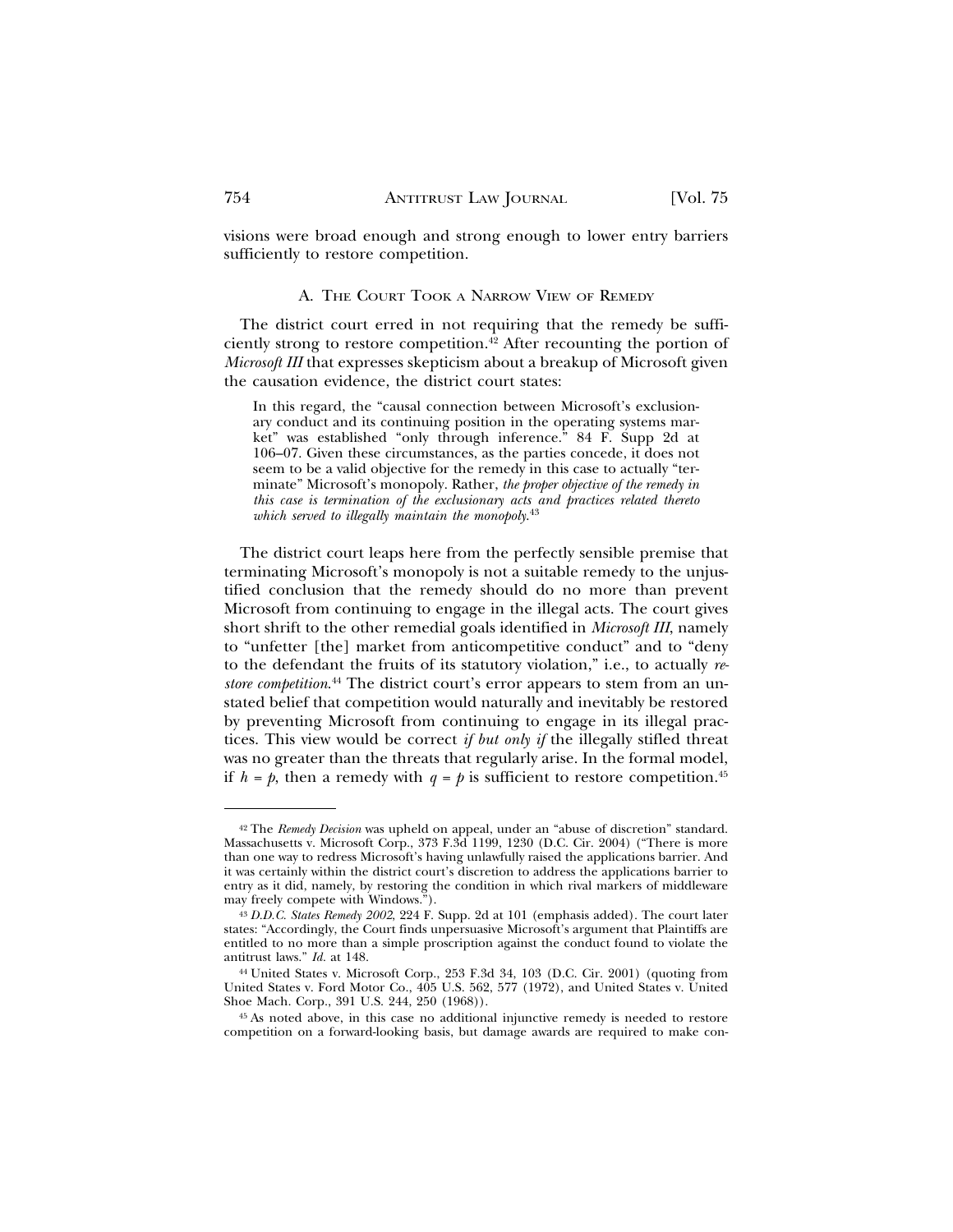Without this factual predicate, the claim that a simple proscription against the offending conduct will restore competition is incorrect. A "sin no more" remedy cannot make up for the stifling of an unusually strong threat.<sup>46</sup>

The Findings of Fact unquestionably identified the threat from Navigator, Java, and the Internet as an unusually potent one that Microsoft feared:

The exponential growth of the Internet represents an inflection point born of complementary technological advances in the computer and telecommunications industries. The rise of the Internet in turn has fueled the growth of server-based computing, middleware, and open-source software development. Working together, these nascent paradigms could oust the PC operating system from its position as the primary platform for applications development and the main interface between users and their computers. . . .

. . . .

The actions that Microsoft took against Navigator hobbled a form of innovation that had shown the potential to depress the applications barrier to entry sufficiently to enable other firms to compete effectively against Microsoft in the market for Intel-compatible PC operating systems. . . . There is insufficient evidence to find that, absent Microsoft's actions, Navigator and Java already would have ignited genuine competition in the market for Intel-compatible PC operating systems. It is clear, however, that Microsoft has retarded, and perhaps altogether extinguished, the process by which these two middleware technologies could have facilitated the introduction of competition into an important market.<sup>47</sup>

As I explained in my Direct Testimony, threats to Windows of this magnitude were rare:48

Even Microsoft recognizes that such inflection points are infrequent. According to the direct testimony of Mr. Maritz, there have been four inflection points during the past twenty years: (1) the shift from mainframes to PCs in the early 1980s which was the enabling event for

sumers whole for the harm to competition that has already taken place and to deny Microsoft the fruits of its statutory violation.

<sup>46</sup> The Final Judgment defines a class of software, "non-Microsoft middleware," for which certain provisions apply. Besides browsers, this includes e-mail clients, instant messaging, and media players. The prospect that these categories of software would evolve into a serious platform threat to Windows was remote in  $\overline{2}001$ , and no such evolution has taken place in the intervening six years.

<sup>47</sup> United States v. Microsoft Corp., 84 F. Supp. 2d 9, ¶¶ 60, 411 (D.D.C. 1999) (Findings of Fact).

<sup>48</sup> Direct Testimony of Carl Shapiro ¶ 21, New York v. Microsoft Corp., No. 98-1233 (D.D.C. Apr. 5, 2002).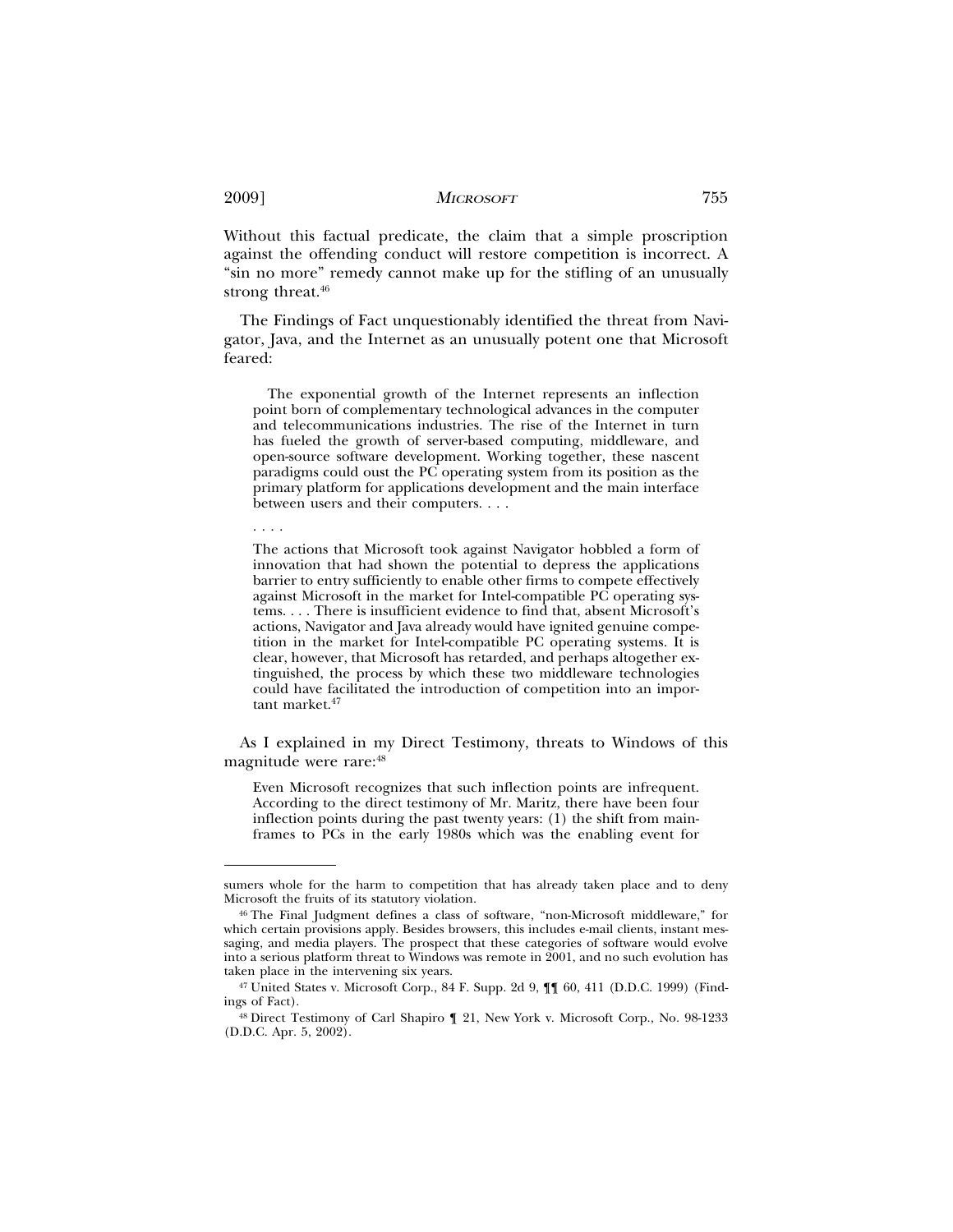Microsoft itself; $49$  (2) the shift to a Graphical User Interface (MS-DOS to Windows) in the late 1980s;<sup>50</sup> (3) the shift from 16-bit to 32-bit operating systems in the early 1990s;<sup>51</sup> and (4) the Internet, during the midto late-1990s.52

The district court apparently assumed that a remedy enjoining Microsoft from continuing to engage in the conduct found illegal would restore competition, or at least come close to doing so. The court of appeals later upheld this approach, under an abuse of discretion standard.<sup>53</sup>

As explained above, this assumption is generally not justified in a market subject to network effects: monopoly power in such markets can be durable, and competition, once suppressed, can fail to take root. In this case, the assumption was not justified if Microsoft stifled an unusually strong threat and if future threats were unlikely to come from middleware. The Findings of Fact established that the stifled threat was unusually strong. And even the Justice Department acknowledged that future middleware threats as strong as Netscape and Java might never arise again.

Nonetheless, this unjustified and mistaken assumption, combined with the presence of the provisions involving communications protocols that went beyond middleware, evidently led the district court to believe that no stronger remedy was needed. As a result, a leading antitrust scholar, heavily cited in *Microsoft III*, after listing the remedial goals in *Microsoft III* wrote several years ago:

At this writing, there is little reason to believe that the consent decree that the government negotiated with Microsoft will achieve any of these goals. If so, the *Microsoft* [*III*] case may prove to be one of the

<sup>49</sup> Direct Testimony of Paul Maritz ¶ 14, United States v. Microsoft Corp., No. 98-1232, (D.D.C. Jan. 20, 1999).

<sup>50</sup> *Id.* ¶ 15.

<sup>51</sup> *Id*.

<sup>52</sup> *Id.* ¶ 16. Mr. Maritz also lists one possible inflection point prospectively: the move to "information appliances" and "set top boxes." *Id.* ¶ 17. Another Microsoft witness, Mr. Gordon Eubanks, the President and CEO of Oblix Inc., cites the same list of "major changes" over the past twenty years. Trial Transcript at 26, United States v. Microsoft Corp., No. 98-1232 (June 16, 1999 a.m. session) (testimony of Gordon Eubanks), *available at* http://cyber.law.harvard.edu/msdoj/transcripts/0616a.doc.

<sup>53</sup> "Rather, the fruit of its violation was Microsoft's freedom from the possibility rival middleware vendors would pose a threat to its monopoly of the market for Intel-compatible PC operating systems. The district court therefore reasonably identified opening the channels of distribution for rival middleware as an appropriate goal for its remedy." Massachusetts v. Microsoft Corp., 373 F.3d 1199, 1233 (D.C. Cir. 2004).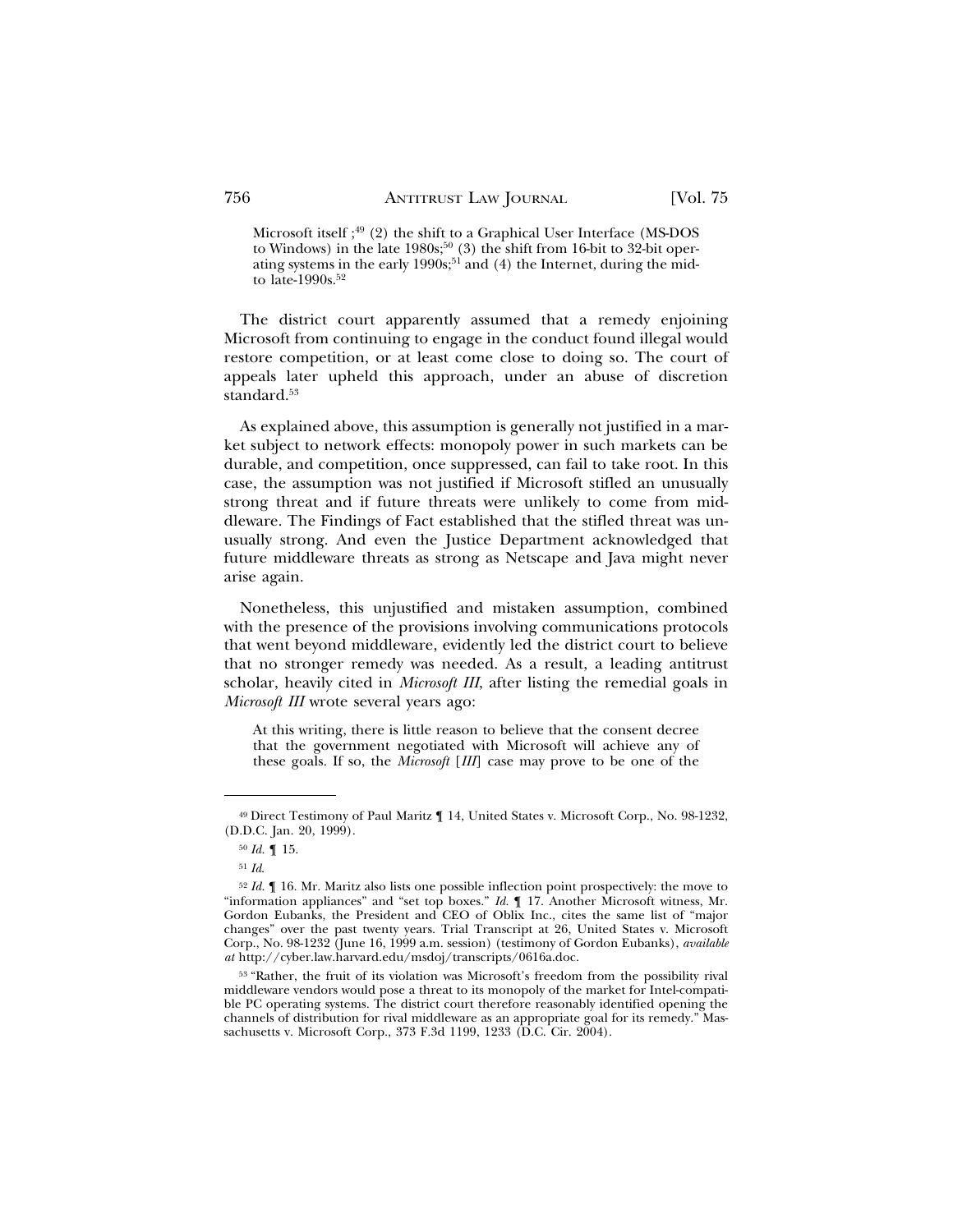great debacles in the history of public antitrust enforcement, snatching defeat from the jaws of victory."54

Sadly, this conclusion remains at least as valid as I write this.

The district court declined to frame the remedy issue in terms of reducing barriers to entry. The district court's approach is seen most clearly in its unequivocal rejection of two remedies proposed by the Litigating States: open source Internet Explorer and a requirement that Microsoft auction the right to port Microsoft Office to another operating system.

First and most striking, the theory pursuant to which Plaintiffs propose these provisions ignores the theory of liability in this case. The divestiture provisions serve to directly benefit non-Microsoft operating systems, in particular Linux and Apple. It is well recognized that the theory of liability in this case concerns Microsoft's response to crossplatform applications, not operating systems, that displayed the potential to offer platform services such that their popularity would greatly simplify the porting of applications *en masse* from operating system to operating system. *See Microsoft*, 346 U.S. App. D.C. 330, 253 F.3d 34. . . . The district court did not conclude that Microsoft engaged in any anticompetitive action which directly hindered these operating systems' ability to compete with Windows; instead, that difficulty existed as a function of the *applications* barrier to entry. The harm—if any—to competing operating systems is indirect, arising from the unfulfilled potential of middleware to reduce the applications barrier to entry. Given these facts, it is difficult to understand what role the bolstering of particular operating systems will play in redressing anticompetitive conduct directed at middleware.

Similarly antithetical to the goal of the remedy in this case is the fact that the divestiture remedies relevant to IE and Microsoft Office proposed by Plaintiffs will provide significant benefit to competitors, but have not been shown to benefit competition.<sup>55</sup>

I find it striking that the district court doubted that these remedies would benefit competition in the relevant market: they clearly would have reduced the applications barrier to entry and directly benefitted consumers. Plus, as I pointed out in my testimony, suitable remedies involving the licensing of extant intellectual property can be very efficient and do not harm innovation.56 The district court did not seem to appreciate that remedial provisions can simultaneously help competi-

<sup>54</sup> HERBERT HOVENKAMP, THE ANTITRUST ENTERPRISE: PRINCIPLE AND EXECUTION 298 (2005) (citations omitted).

<sup>55</sup> New York v. Microsoft Corp., 224 F. Supp. 2d 76, 185 (D.D.C. 2002) (*D.D.C. States Remedy 2002*).

<sup>56</sup> Shapiro Testimony, *supra* note 48.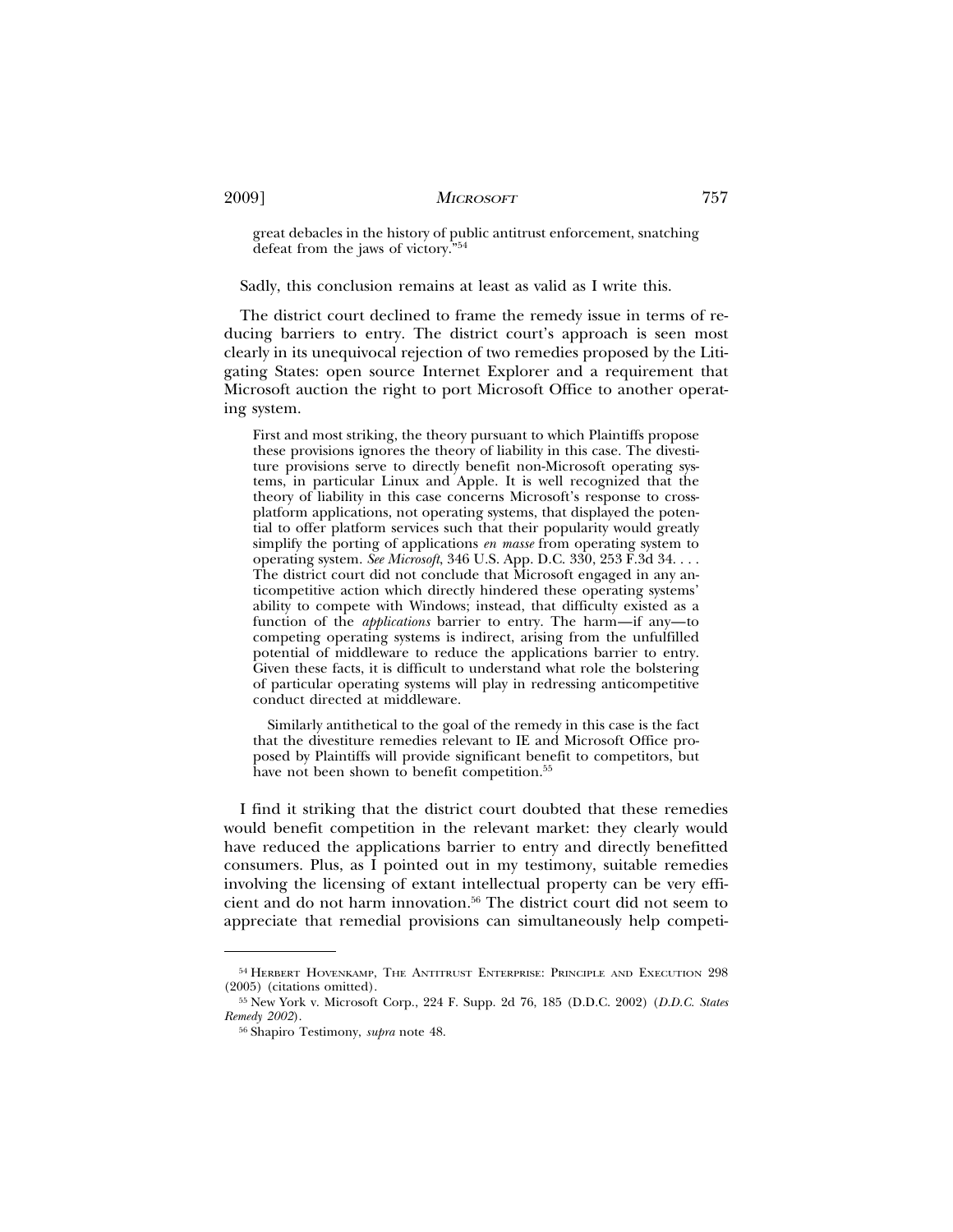tors to Windows, such as Apple and Linux, and promote competition to the benefit of consumers: "Rather than rectify injury to consumers caused by diminished competition, Plaintiffs' proposed divestitures of IE and Office merely serve to shield Microsoft's competitors from the rigors of the marketplace."57

I also find peculiar the court's statement that lowering the applications barrier to entry facing the two operating systems most likely to pose a threat to Windows in the foreseeable future, Apple and Linux, "ignores the theory of liability in this case."58 Indeed, Microsoft was found liable for stifling middleware threats that promised to lower the applications barrier to entry. Perhaps these proposed remedies were stronger than justified based on the causation evidence, but they certainly fit closely with the theory of liability in this case.

Instead of looking broadly for ways to lower the applications barrier to entry, the district court directed its discussion of remedy around the issue of "middleware," since that was the category of threat posed by Netscape and Java that Microsoft illegally stifled. The district court thus considered whether various technologies are sufficiently similar to middleware to warrant inclusion in the remedy, delving deeply into the definition of "middleware."59 But the economic underpinning for this entire approach is dubious at best. From an economic perspective, *for the purpose of restoring competition*, the relevant question is not one of technological proximity, but rather which technologies constitute the most likely threats to the Windows monopoly in the foreseeable future.

Consider, for example, the following hypothetical: A monopolist illegally stifles a nascent threat based on adjacent Technology A. Time passes, and Technology A ceases to be a threat, either because the monopolist comes to control Technology A or due to broader changes in technology.

With this fact pattern, a remedy preventing the monopolist from stifling future threats based on Technology A will have little or no effect on the entry barriers protecting the monopolist in the future. Restoring competition requires looking more broadly—to other technologies that are likely to pose threats to the monopolist in the foreseeable future. While courts prefer to impose remedies that are as tightly linked to the violations as possible, that link necessarily must be weaker in industries where technology, and hence the relevant conduct, is changing rapidly.

<sup>57</sup> *D.D.C. States Remedy 2002,* 224 F. Supp. 2d at 185.

<sup>58</sup> *Id.*

<sup>59</sup> *Id.* at 105.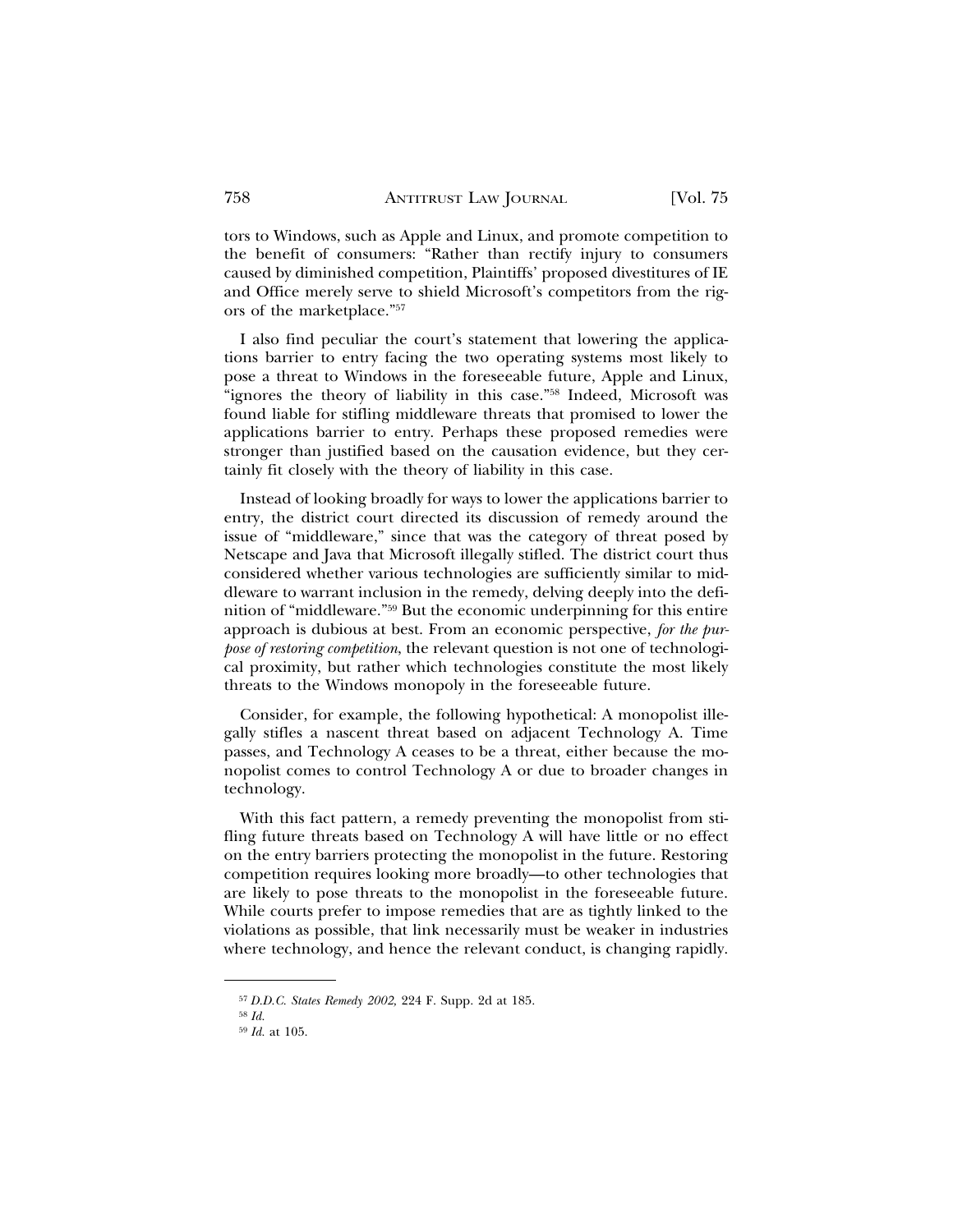This is an important way, not widely appreciated, in which antitrust law faces special challenges in markets subject to network effects and rapid technological change, quite apart from the ways that have been widely and repeatedly identified in the context of the *Microsoft* case.

Remarkably, the Justice Department acknowledged that future threats to Windows would likely come from sources other than middleware. Assistant Attorney General Charles James stated: "The interim remedies had also been based upon a trial record developed largely in 1998 and 1999. The industry had changed significantly since then. . . . [T]he character of potential middleware platforms had largely changed. It is unclear whether another general middleware threat like the browser will ever again emerge."60 Nonetheless, the Justice Department accepted, and the district court approved, a remedy directed almost entirely at middleware.

Looking back five years later, we now know that no middleware product emerged during the 2002–2007 time period that constituted a serious platform threat to Microsoft.<sup>61</sup> Indeed, no such threat has emerged over the ten-year time period 1997–2007. This observation supports the conclusion that threats as strong as Netscape and Java are rare. Furthermore, Microsoft's monopoly has proven highly durable. Evidence presented at trial showed that Microsoft's market share in the relevant market had been more than 90 percent from 1991 through 2001. Microsoft's market share has remained above 90 percent from 2001 through 2006.62 This observation supports the conclusion that the general threat level facing Windows remains low.

### B. MICROSOFT COMMUNICATIONS PROTOCOL PROGRAM

The district court did not entirely confine its attention to middleware. Quite reasonably, the district court required that any remedial provisions not directly involving middleware be shown to lower entry barriers: "While the Court does not fault Plaintiffs' general approach in looking beyond the relevant market to search for the new nascent threats, the Court is unable to conclude that Plaintiffs have established that all of these technologies have the capacity to increase competition within the

<sup>60</sup> James, *supra* note 25, at 61.

<sup>61</sup> The issue did arise of whether Google Desktop qualified as "non-Microsoft middleware" under the Final Judgment, but Google Desktop does not appear to be a serious platform threat to Windows.

<sup>62</sup> California Group's Report on Remedial Effectiveness at Exhibit 1, New York v. Microsoft Corp., No. 98-1233 (D.D.C. filed Aug. 30, 2007) [hereinafter *California Group Report*], *available at* http://www.naag.org/assets/files/pdf/antitrust.2007-08-30\_Filed\_CA\_ Group\_Effectiveness\_Report.pdf.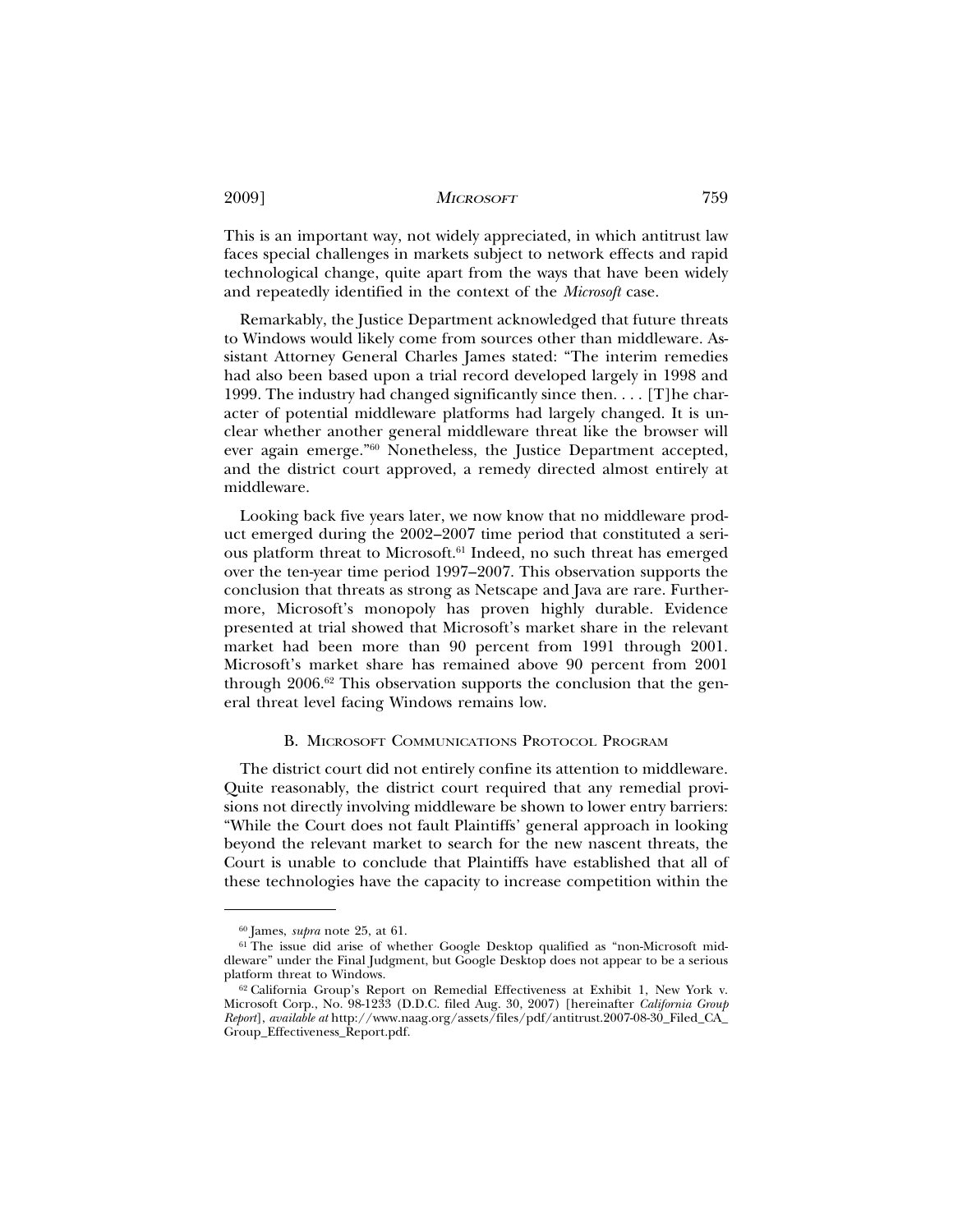relevant market."63 The court, however, concluded that servers had the capacity to increase competition in the relevant market: "[S]erver operating systems provide a platform which 'competes' with Microsoft's PC operating system to host applications for the PC, much in the way traditional middleware provides a platform and, thereby, competes with Microsoft's PC operating system. . . ."64

One can fairly ask whether the remedial provisions relating to server operating systems, Section III.E in the Final Judgment, was strong enough to restore competition. Section III.E was potentially useful, although quite limited by design with the language drawn favorably for Microsoft. There was no reason to believe, in 2002, that this provision was nearly strong enough to lower entry barriers sufficiently to restore competition.65

Unfortunately, the last six years have confirmed the inadequacy of Section III.E, and the Microsoft Communications Protocol Program (MCPP) established under it. The California Group of plaintiffs identified a number of serious shortcomings with the MCPP, including its royalty requirements and other license provisions that make it unworkable for open-source products based on Linux, a key rival to Microsoft in the server market.<sup>66</sup> While these claims may be disputed, there appears little doubt that the MCPP has not been working effectively. Microsoft admitted in May 2006 that its technical documentation "wasn't really meeting anyone's needs."67 As a result, the district court extended Section III.E for an additional two years. Even with this extension, however, experience over the past six years is not encouraging regarding the ability of Section III.E to lower the applications barrier to entry. According to the California Group:

The disclosure provisions of the Final Judgment have failed to achieve any competitively meaningful results. Based on the information available to the California Group, including the responses to its MCPP licensee survey, there are 29 MCPP licensees of whom 13 actually have shipped product. Nine of these 13 licensees have self-described these MCPP products as being complements to Windows servers. Accordingly it would appear that the principal competitive effect of MCPP products has been to promote the diffusion of Microsoft technology

<sup>63</sup> *D.D.C. States Remedy 2002,* 224 F. Supp. 2d at 106.

<sup>64</sup> *Id.* at 129.

<sup>65</sup> *See*, *e.g.*, Bresnahan, *supra* note 9, at 67–71.

<sup>66</sup> *California Group Report*, *supra* note 62.

<sup>67</sup> Transcript at 39, New York v. Microsoft Corp., No. 98-1233 (D.D.C. May 17, 2006). Microsoft indicated that the shortcomings of its documentation resulted from Microsoft not having the right resources or processes in place.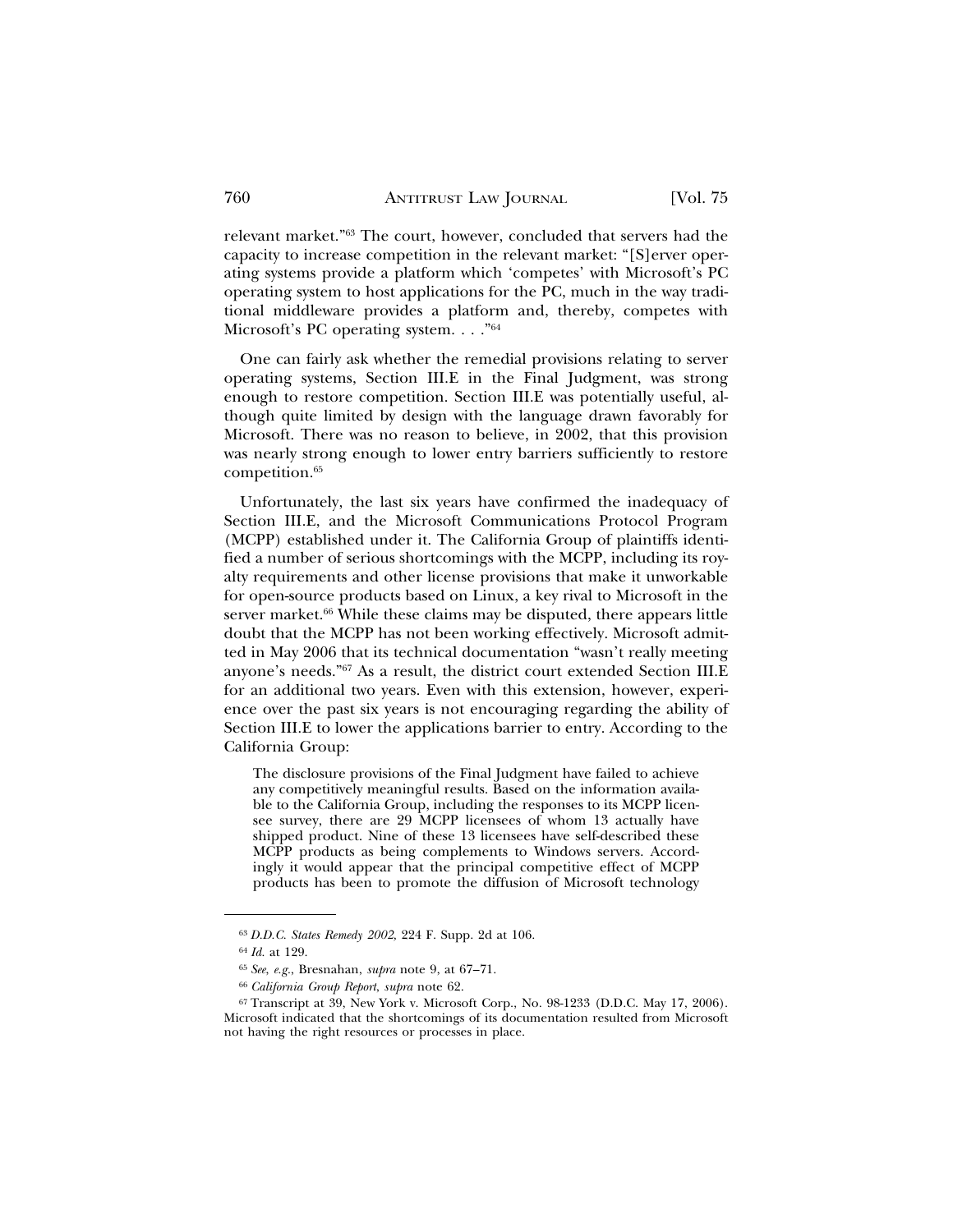into mixed networks rather than to provide alternative platforms that the Court identified as the remedial purpose of  $\S$  III.E.<sup>68</sup>

#### C. EVALUATING THE EFFECTIVENESS OF THE FINAL JUDGMENT

Sadly, it appears that the *effectiveness* of the Final Judgment will be evaluated based on whether Microsoft has *complied* with its terms. That is certainly Microsoft's position—unopposed by the Justice Department:

Rather, the Final Judgments were designed to remedy the 12 acts found to be anticompetitive by this Court and the Court of Appeals and provide additional relief consistent with the theory of liability pursued by the Plaintiffs. The goal was to eliminate the foreclosure effects of practices found to be anticompetitive so that free market forces could prevail, and so it is with regard to those specific practices that the efficacy of the Final Judgments must be assessed. The relevant question is whether the acts have stopped.

For the foregoing reasons, the Final Judgments have been effective in eliminating the practices found by this Court to be anticompetitive. $69$ 

This approach may well be appropriate for determining whether Microsoft "has engaged in a pattern of willful and systematic violations," as required under Section V.B of the Final Judgment for extending the term of the decree.70 But it should not be confused with an evaluation of the effectiveness of the Final Judgment at restoring competition.

Looking back after six years, the Final Judgment has achieved precisely what it was designed to do: prevent Microsoft from continuing to engage in the conduct that had been found to be illegal. The Final Judgment has done nothing significant to affirmatively restore competition. Thus, in my view, the remedy in the most prominent antitrust case of our era has failed.

Furthermore, while extending the Final Judgment would probably not make much difference in the market, given its narrow scope and weak provisions, the reasons given by the court for limiting the remedy to five years have not held up well under the test of time. The court stated:

<sup>68</sup> *California Group Report*, *supra* note 62, at 8.

<sup>69</sup> Microsoft's Reports Concerning the Final Judgments at 12, United States v. Microsoft Corp., No. 98-1232 (D.D.C. filed Aug. 30, 2007), *available at* http://www.microsoft.com/ presspass/download/legal/SettlementProceedings/08-30MSFTReportConcerningFinal Judgments.pdf; Report Stating the Position of the United States on the Recently-Filed Motions to Extend the States' Final Judgments, United States v. Microsoft Corp., No. 98- 1232 (D.D.C. filed Oct. 19, 2007), *available at* http://www.usdoj.gov/atr/cases/f227000/ 227010.pdf.

<sup>70</sup> *D.D.C. States Remedy 2002,* 224 F. Supp. 2d at 274.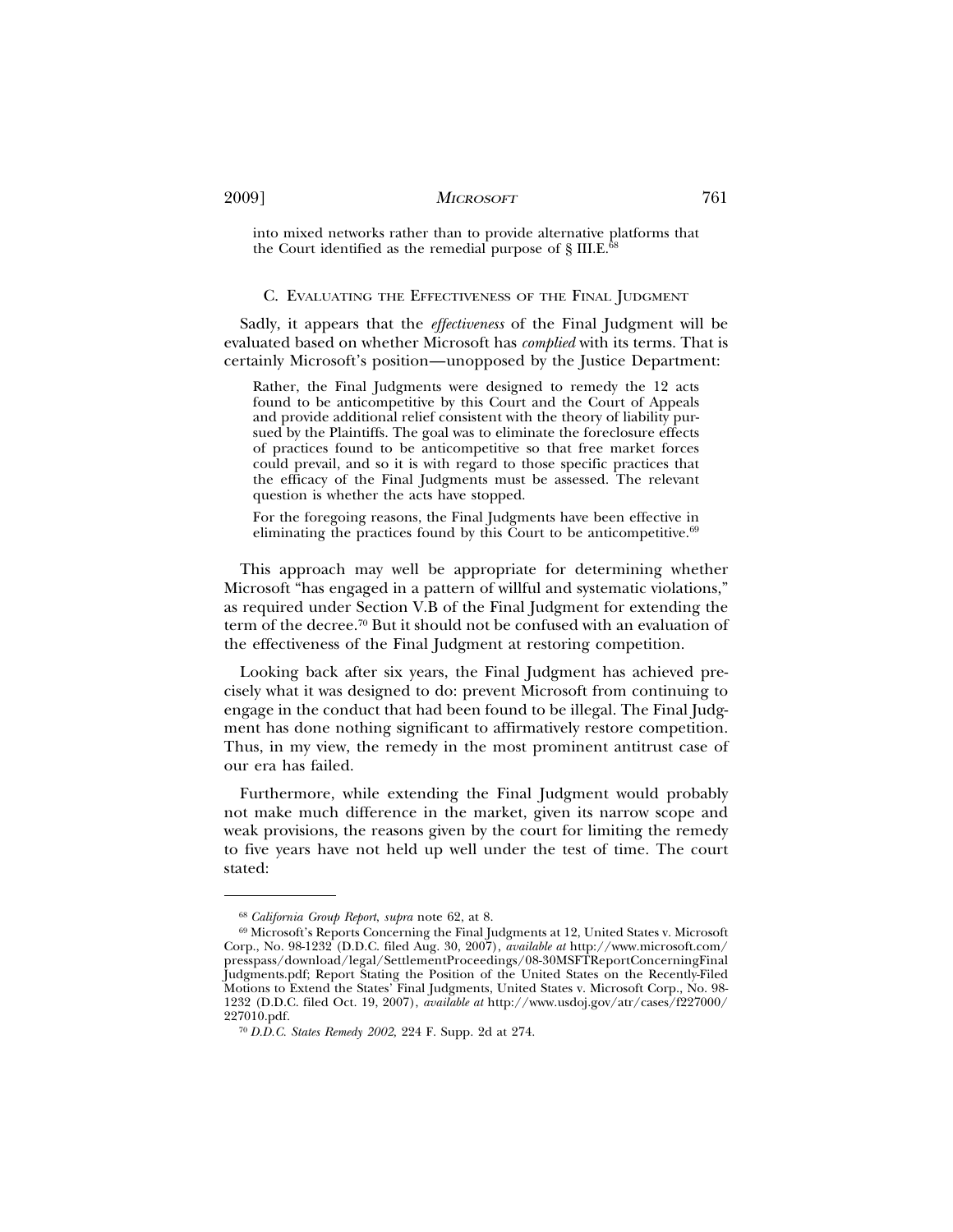Imposing a remedy in this case is not unlike trying to shoe a galloping horse. Were the Court to impose a ten-year term, it is likely that, by the latter half of the term, the market will have long since sent the horse to pasture in favor of more advanced technology.<sup>71</sup>

There is no indication, as of late 2007, that Microsoft's monopoly power is significantly diminished, much less that Windows has long since been sent to pasture in favor of more advanced technology. As noted above, the market share of Windows in the relevant market remains above 90 percent. Furthermore, Windows has made substantial inroads in the server market.72

The effectiveness of the remedy should not just be judged by whether or not Microsoft's monopoly has persisted. After all, even if potential competition had been fully restored, that potential competition might not have led to actual competition. But the recent evidence generally confirms the predictions made by myself and others seven years ago that threats to Windows from middleware were unlikely, over a five-year period, to rise to the level of the threat illegally stifled by Microsoft. Likewise, the recent evidence generally supports the predictions made more than five years ago that the most serious threats to Windows in the years ahead would likely come from servers along with remote applications. Unfortunately, the Final Judgment has done little, if anything, to lower the entry barriers facing these threats.

## V. CONCLUSION

While the district court failed to insist on a remedy that would restore competition, the root cause of the problem was the willingness of the Justice Department to accept a remedy that was inadequate to restore competition. In an extremely complex case such as this one, the district court naturally looks to the Antitrust Division of the Justice Department, with its grand tradition of fighting to protect competition, for sophisticated economic analysis and for help designing what will inevitably be a complex conduct remedy. Certainly, state attorneys general also fight to protect competition, but the Antitrust Division commands greater resources and had a special role to play in this case as the lead plaintiff

<sup>71</sup> *D.D.C. States Remedy 2002,* 224 F. Supp. 2d at 184.

<sup>72</sup> According to the *California Group Report*, *supra* note 62, at Exhibit 4, the share of Windows in worldwide server operating system shipments grew from 44 percent in 2000 to 73 percent in 2006. While I am not in favor of assessing the effectiveness of the remedy based on market shares and I do not necessarily endorse the particular measure used in Exhibit 4, the district court's prediction that technology would change so much within five years that Windows would be displaced by other more advanced technologies clearly has not been borne out.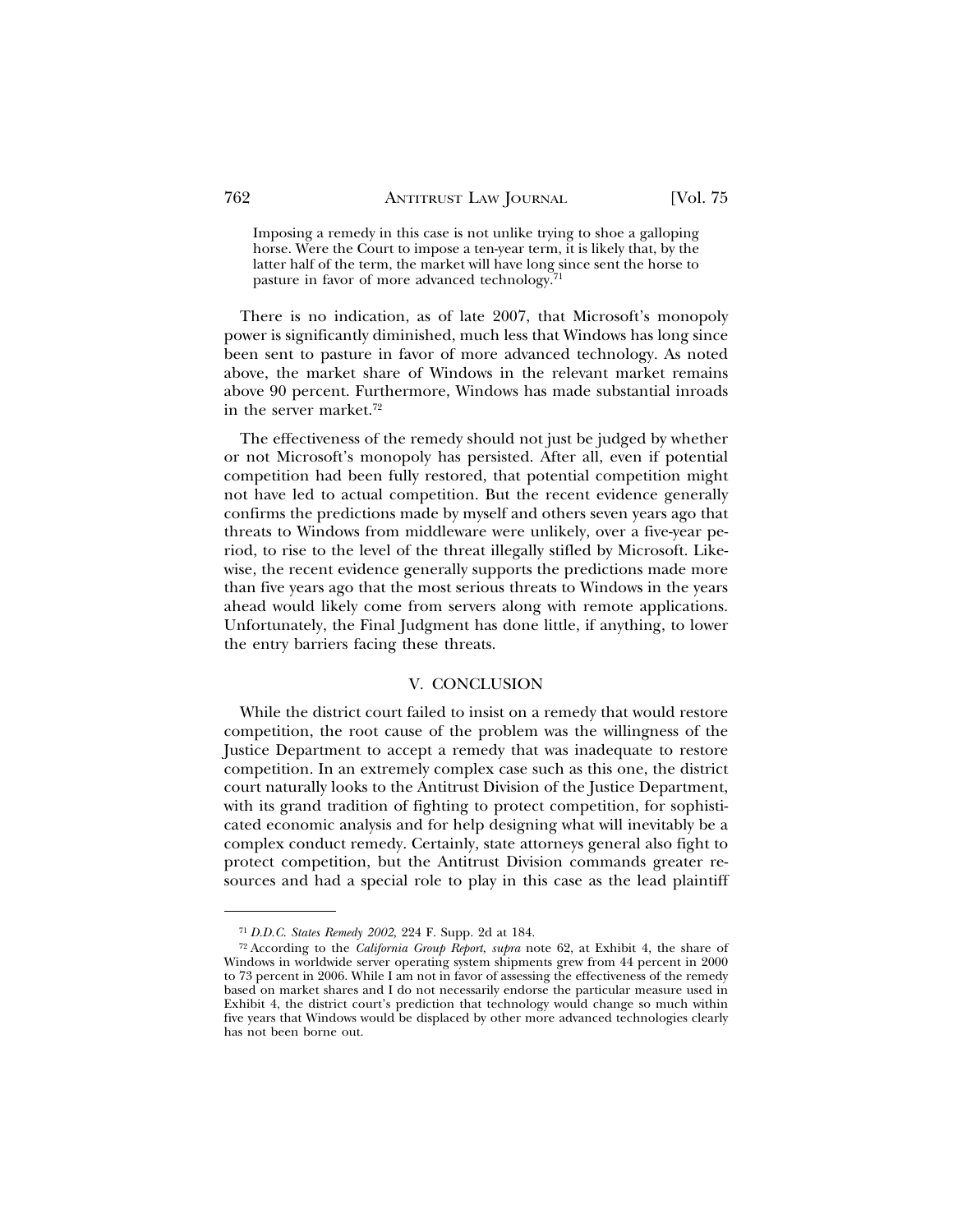going back to 1998. But, in my view, the Justice Department dropped the ball during the remedy phase of the case. Perhaps the change in leadership at the Antitrust Division had a major impact on how the Division handled the case during the remedy phase. As the wags said at the time the settlement between the Justice Department and Microsoft was announced: "If you liked the case, you'll hate the settlement. If you hated the case, you'll like the settlement." In the end, due to the Justice Department's lack of follow-through, the settlement ended the case "not with a bang but a whimper."73

<sup>73</sup> T.S. ELIOT, THE HOLLOW MEN (1925), *reprinted in* T.S. ELIOT, COLLECTED POEMS 1909–1962, 82 (1963).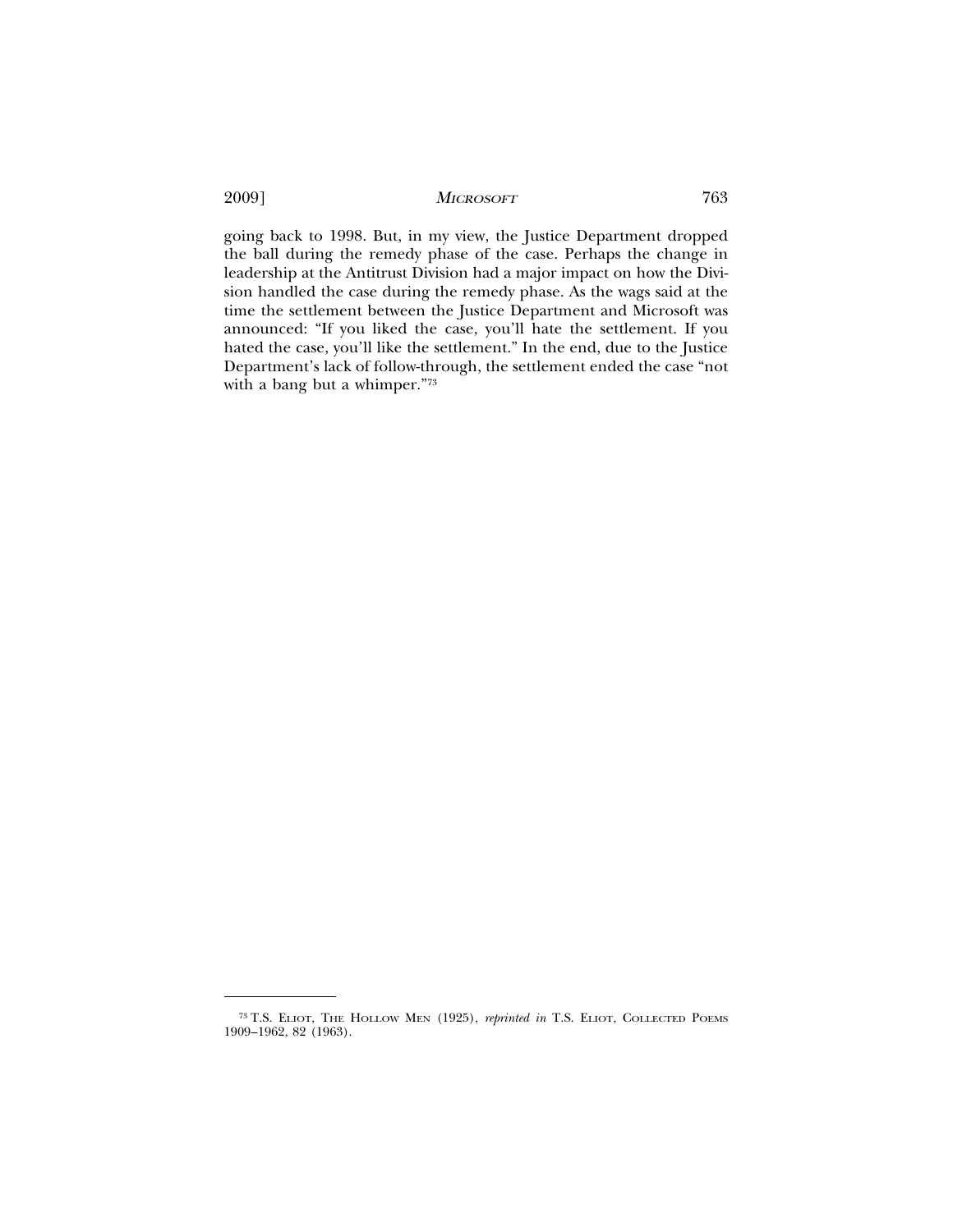#### APPENDIX: RESTORING POTENTIAL COMPETITION

This Appendix develops a precise economic definition of "restoring competition" in a monopoly maintenance case and applies the resulting theory to the *Microsoft* fact pattern. As explained in the text, the goal of restoring competition is interpreted to mean that consumers, on a going-forward basis, are no worse off as of the time the remedy is entered than they would have been, at the time of the violation, if not for the illegal conduct.

Consider a company with a monopoly that faces various potential threats to its monopoly position. In this situation, there is no *actual* competition in the sense of currently available substitute products. Rather, competition takes the form of *potential* substitutes emerging. The extent of competition can thus be measured according to the *probability* that a sufficiently attractive substitute will emerge so that the monopoly power is ended.

In practice, a variety of threats to the monopoly may arise; some are stronger than others. The summary measure of the strength of these threats in the current year—and thus the current extent of (potential) competition—is the probability that the monopoly will be ended by such a threat in the current year. If the monopolist complies with the antitrust laws, this probability is denoted by  $p$ . For simplicity, we treat this "baseline threat rate" as a constant over time. Note that the end of the monopoly only means that an effective new competitor arrives on the scene, not that there are suddenly many suppliers in the market or that an unconcentrated market structure results. For the purposes of calibration, the expected duration of the monopoly is  $1/p$  if the probability each year that the monopoly ends is *p.*

Any given level of  $p$  can arise in various ways. For example,  $p = 0.05$ could arise if one threat emerges each year that has a one-in-twenty chance of ending the monopoly. Or  $p = 0.05$  could arise if there is a 20 percent chance each year of a threat arriving, and if each such threat that does arrive has a 25 percent chance of ending the monopoly (since 0.2\*0.25=0.05). One can think in terms of the *arrival rate* of threats and the *success rate* of threats that do arrive. Nothing in this analysis constrains the number of threats that arrive in a given year. The analysis also allows for the possibility that a strong threat may emerge due to a confluence of factors (such as Netscape, Java, and the Internet together). The variable  $p$  is a summary measure reflecting the arrival rate and success rate of threats, aggregated over a one-year time period.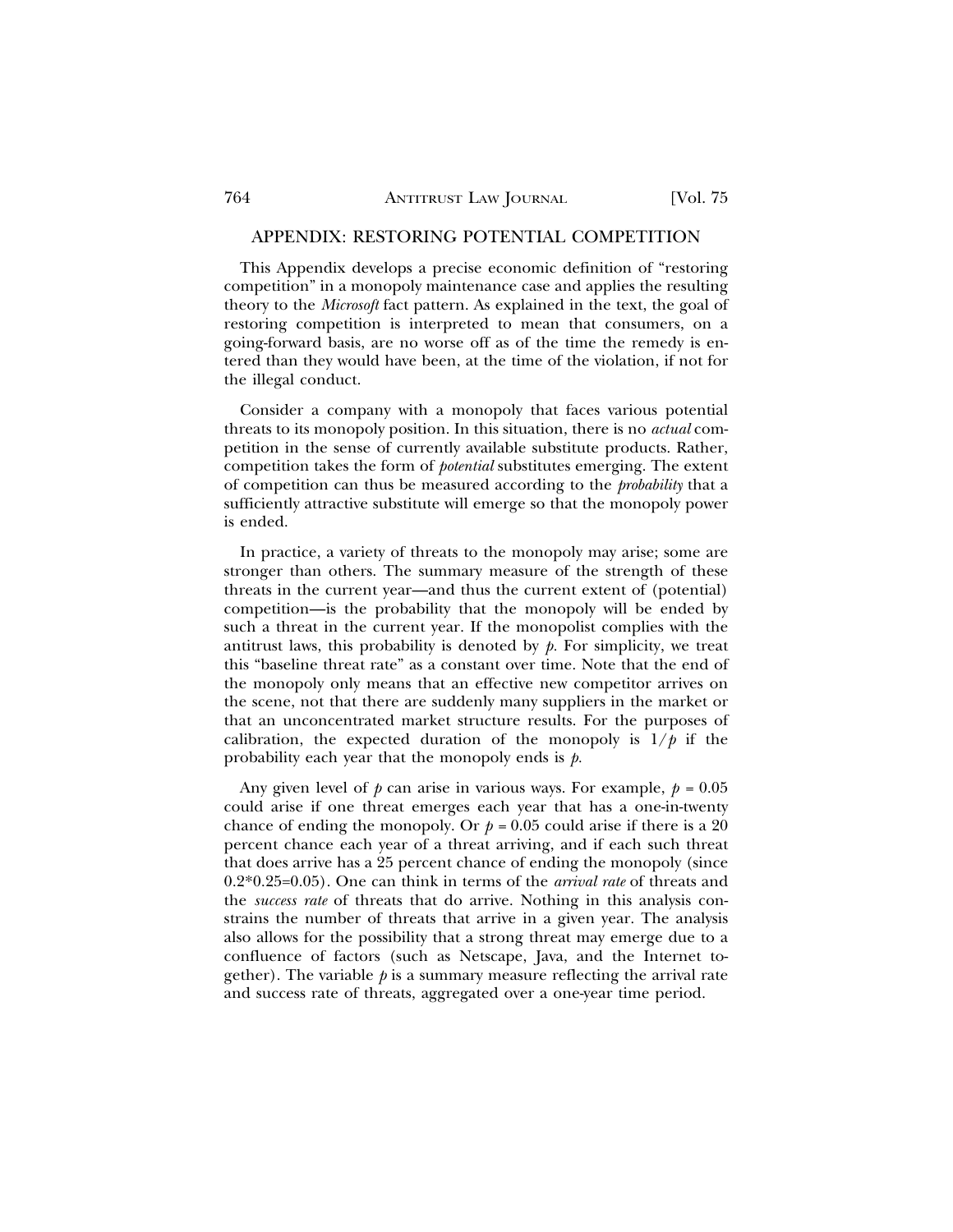Each year that the monopoly is intact, consumers enjoy consumer surplus *SM*. 74 Without loss of generality, we normalize this value to zero. When the monopoly ends, consumer surplus rises to *S\** which is the (flow) value to consumers from competition rather than monopoly. Again for simplicity, we treat this flow as a constant over time. Future profits and surplus are discounted using the interest rate *r* > 0; the corresponding annual discount factor is  $\delta = 1/(1 + r) < 1$ . The expected present discounted value of consumer surplus in the presence of competition is  $S^*/(1 - \delta)$ .

#### A. MONOPOLY FACING STEADY THREAT LEVEL

In this context, we use the expected present discounted value (EPDV) of the consumer surplus as our measure of the extent of competition. Call  $S(p)$  the EPDV of consumer surplus if the threat level is a constant  $p$ per year. This value is defined recursively by the equation

$$
S(p) = p \frac{S^*}{1 - \delta} + (1 - p) [0 + \delta S(p)].
$$

Solving for  $S(p)$  we get

$$
S(p) = \frac{S^*}{1-\delta} \times \frac{p}{1-\delta + \delta p}.
$$

The first term represents the surplus consumers would enjoy if the monopoly were certain to end this period. The second term discounts this to reflect that probability that the monopoly will actually end. The second term is greater than *p* since the monopoly might end in later periods, even if it does not end next period.

In similar fashion, we can calculate the EPDV of monopoly profits,  $V(p)$ . Calling the (flow) monopoly profits  $\pi$  and normalizing the competitive profits at zero, we have  $V(p) = p^*0 + (1 - p)[\pi + \delta V(p)]$ . Solving gives

$$
V(p) = \pi \frac{1-p}{1-\delta + \delta p}.
$$

<sup>74</sup> This is the level of consumer surplus in the presence of various entry threats. To the extent that such potential competition affects the current flow of consumer surplus (rather than just the probability that the monopoly ends), these will be higher than the surplus consumers would receive if the monopolist faced no such threats whatsoever. If the flow of consumer surplus depends positively on the magnitude of the threats currently faced (a feature I do not model explicitly), a stronger remedy is required to restore competition.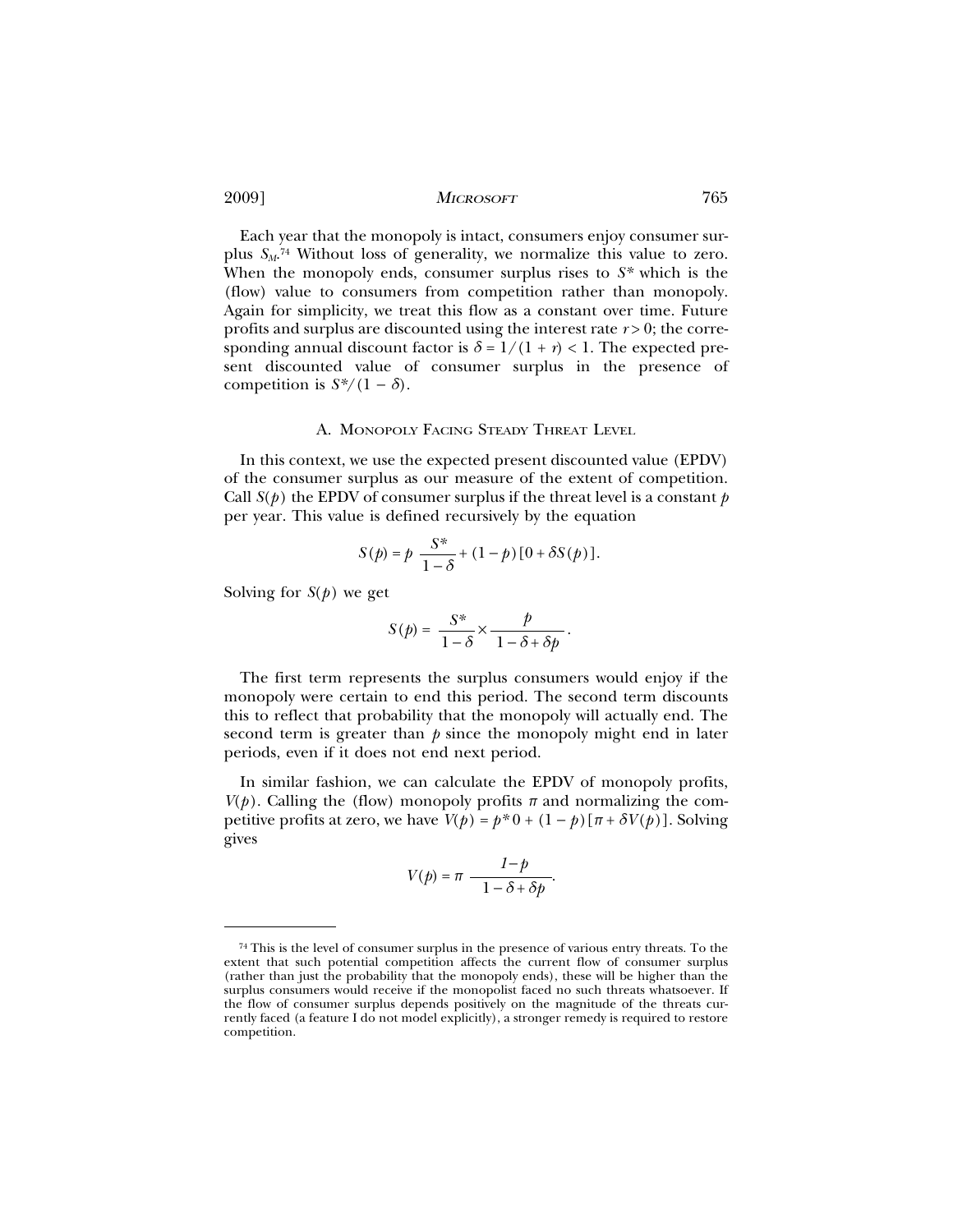## 766 ANTITRUST LAW JOURNAL [Vol. 75

#### B. MONOPOLY FACING UNUSUALLY STRONG CURRENT THREAT

Suppose now that the monopolist faces an unusually strong threat in the current year, such as Microsoft faced circa 1996 from the Internet combined with Netscape and Java. Suppose that this threat will end the monopoly with probability  $h > p$ . This unusually strong threat is good news for consumers, raising the expected discounted value of consumer surplus to

$$
h \frac{S^*}{1-\delta} + (1-h) \, \delta S(p).
$$

Suppose that the monopolist, observing this unusually strong threat, engages in illegal conduct to eliminate that threat. Assuming that the monopolist does not persist in this behavior, expected discounted consumer surplus equals  $\delta S(p)$ .<sup>75</sup> Comparing this to the expression above, the illegal conduct has caused consumer surplus to fall by

$$
h \frac{S^*}{1 - \delta + \delta p}.
$$

#### C. HARM TO CONSUMERS

Since monopoly causes deadweight losses, we know that  $S^* \geq \pi^{76}$ Therefore, the illegal conduct has caused consumer surplus to fall by at least

$$
h \frac{\pi}{1 - \delta + \delta p}
$$
, which equals  $hV(p) \frac{1}{1 - p}$ ,

which is at least as large as *hV*(*p*).

This gives us a measure of the harm to consumers from the illegal conduct. For example, if the present discounted value of the monopoly profits is \$100 billion and the unusual threat would have toppled the monopoly with a 10 percent probability, then the harm to consumers is at least \$10 billion. If the baseline threat level *p* is high, as was claimed by Microsoft, then the harm to consumers is a larger fraction of the present discounted value of the monopoly profits. For example, if  $p =$ 0.2, then the harm to consumers with these numbers is at least \$12.5 billion.

<sup>75</sup> If the behavior persists, consumer surplus falls even further and a stronger remedy than the one derived below is needed to restore competition.

<sup>76</sup> We are assuming here that the potential entrants earn zero economic profits and that entry is efficient.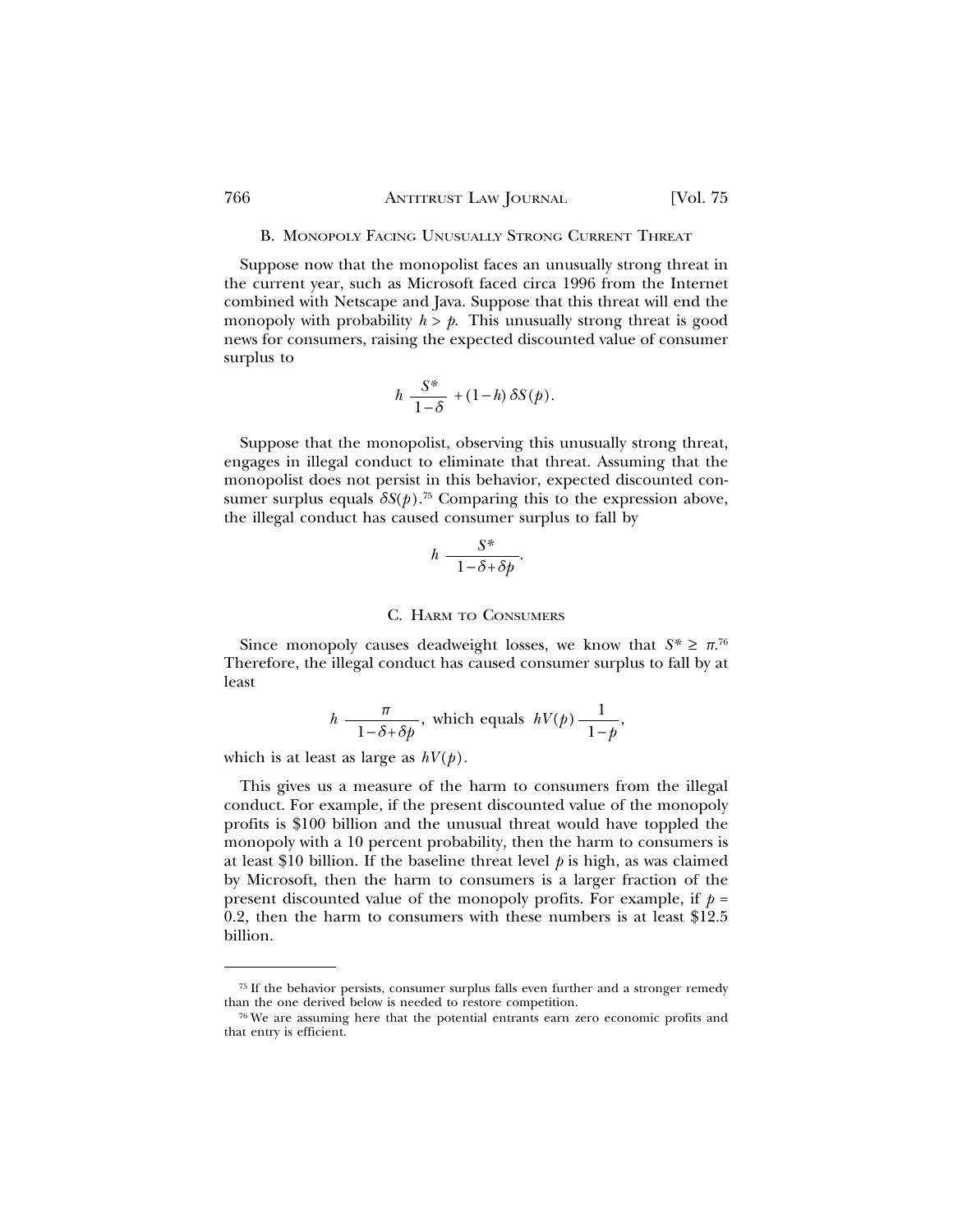## D. RESTORING COMPETITION

We model the remedy as a court order that will increase the annual threat probability from its baseline level of *p* to the higher level of *q* during the term of the order. We now ask how large *q* must be in order to restore competition to the pre-violation state. Restoring competition is defined here as lowering entry barriers sufficiently that consumers are no worse off, going forward, than they would have been had the monopolist not acted illegally.77

In the current model, this translates into the question of how high *q* must be in order for the EPDV of consumer surplus to be as large as it would have been had the monopolist not acted illegally. Denote by  $S(q,T)$  the EPDV of consumer surplus if the entry probability of *q* lasts for *T* years, after which conditions return to the baseline probability of *p*. Restoring competition means choosing the remedy terms and duration,  $(q, T)$ , so that

$$
S(q,T) = h \frac{S^*}{1-\delta} + (1-h) \delta S(p).
$$

We now calculate the level of  $q$  necessary to restore competition under the assumption that the remedy lasts indefinitely. This requires a level of *q* that satisfies

$$
S(q) = h \frac{S^*}{1 - \delta} + (1 - h) \delta S(p).
$$
 Substituting for  $S(p) = \frac{S^*}{1 - \delta} \frac{p}{1 - \delta(1 - p)},$   
gives  $\frac{q}{1 - \delta(1 - q)} = \frac{h(1 - \delta) + \delta p}{1 - \delta(1 - p)}.$  Solving for  $q$ , we get  $q = \frac{h - \delta(h - p)}{1 - \delta(h - p)}.$ 

Expressed in comparison with the baseline entry level, we get

$$
\frac{q}{p} = 1 + \frac{h-p}{p} \times \frac{1-\delta(1-p)}{1-\delta(h-p)}.
$$

This is the fundamental formula for restoring competition with a perpetual decree. The proportional increase in entry probability,  $(q - p)/p$ is the product of how strong was the stifled threat relative to the normal threat,  $(h - p)/p$ , and the last term in this equation, which is less than unity.

<sup>77</sup> As noted in the text, a stronger remedy would be needed to also compensate consumers for the loss of consumer surplus they suffered during the interim period. Damage awards can play that role.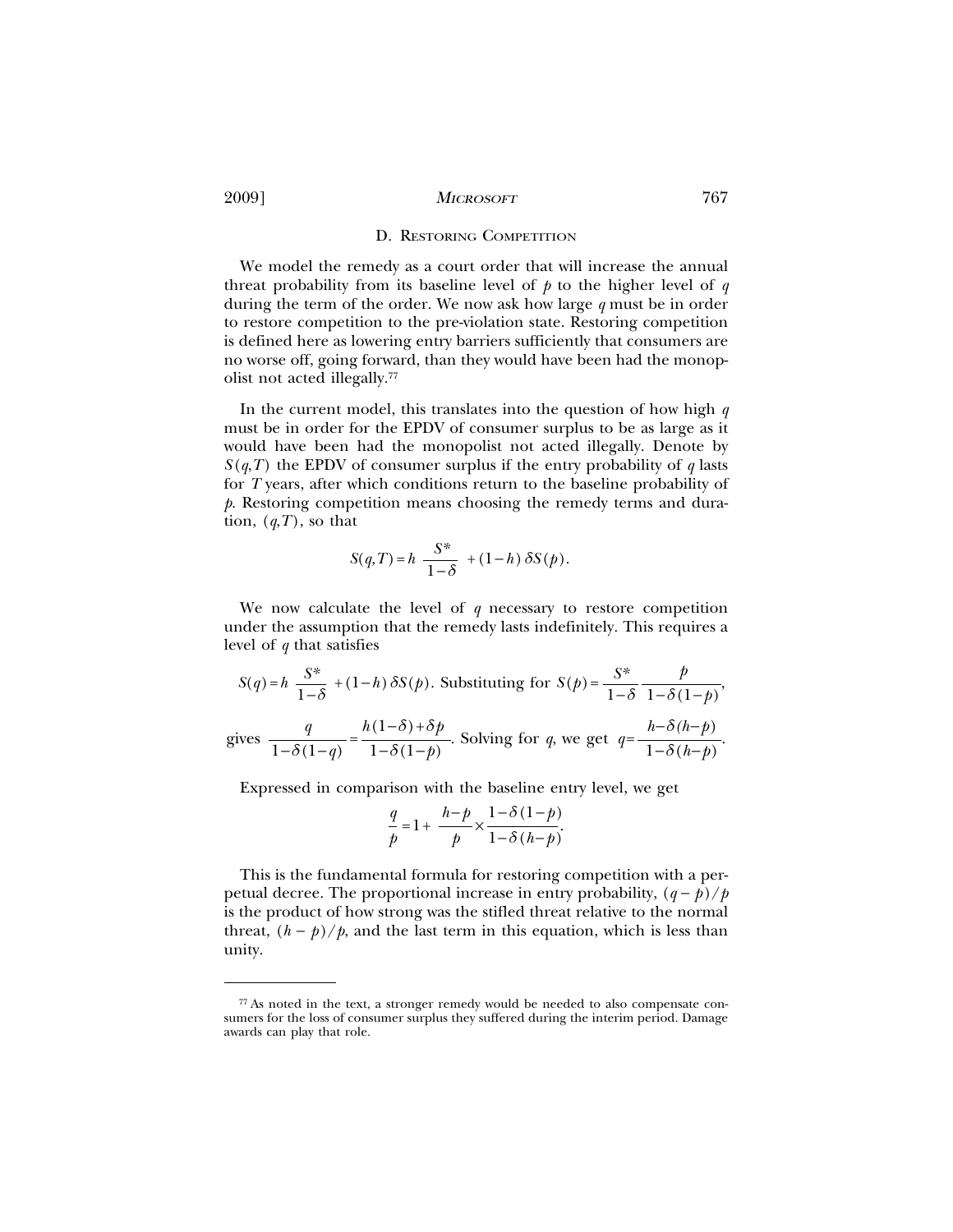Table 1 reports  $q/p$  for a range of value of p and  $h > p$  using the formula given above. The Table has been produced using an annual discount rate is  $\delta$  = .09, which corresponds to an annual interest rate of 11 percent. Higher rates of interest place greater emphasis on current payoffs relative to future payoffs and, thus, would imply stronger remedial provisions because the remedy acts over time, and the strong threat that was eliminated was immediate.

# **TABLE 1: REQUIRED STRENGTH OF REMEDY (***q/p***)**

|                         | þ     | 0.01 | 0.02 | 0.03 | 0.04 | 0.05 | 0.06 | 0.07 | 0.08 | 0.09 | 0.10 |
|-------------------------|-------|------|------|------|------|------|------|------|------|------|------|
|                         |       |      |      |      |      |      |      |      |      |      |      |
|                         | $h-p$ |      |      |      |      |      |      |      |      |      |      |
|                         |       |      |      |      |      |      |      |      |      |      |      |
|                         | 0.00  | 1.00 | 1.00 | 1.00 | 1.00 | 1.00 | 1.00 | 1.00 | 1.00 | 1.00 | 1.00 |
|                         | 0.01  | 1.11 | 1.06 | 1.04 | 1.03 | 1.03 | 1.03 | 1.02 | 1.02 | 1.02 | 1.02 |
|                         | 0.02  | 1.22 | 1.12 | 1.09 | 1.07 | 1.06 | 1.05 | 1.05 | 1.04 | 1.04 | 1.04 |
|                         | 0.03  | 1.34 | 1.18 | 1.13 | 1.10 | 1.09 | 1.08 | 1.07 | 1.07 | 1.06 | 1.06 |
|                         | 0.04  | 1.45 | 1.24 | 1.18 | 1.14 | 1.12 | 1.11 | 1.10 | 1.09 | 1.08 | 1.08 |
|                         | 0.05  | 1.57 | 1.31 | 1.22 | 1.18 | 1.15 | 1.13 | 1.12 | 1.11 | 1.11 | 1.10 |
| $\mathfrak{F}$          | 0.06  | 1.69 | 1.37 | 1.27 | 1.22 | 1.18 | 1.16 | 1.15 | 1.14 | 1.13 | 1.12 |
|                         | 0.07  | 1.81 | 1.44 | 1.32 | 1.25 | 1.22 | 1.19 | 1.17 | 1.16 | 1.15 | 1.14 |
|                         | 0.08  | 1.94 | 1.51 | 1.36 | 1.29 | 1.25 | 1.22 | 1.20 | 1.19 | 1.17 | 1.16 |
|                         | 0.09  | 2.07 | 1.58 | 1.41 | 1.33 | 1.28 | 1.25 | 1.23 | 1.21 | 1.20 | 1.19 |
| of Stifled Threat $(h/$ | 0.10  | 2.20 | 1.65 | 1.47 | 1.37 | 1.32 | 1.28 | 1.26 | 1.24 | 1.22 | 1.21 |
|                         | 0.11  | 2.33 | 1.72 | 1.52 | 1.42 | 1.35 | 1.31 | 1.28 | 1.26 | 1.25 | 1.23 |
|                         | 0.12  | 2.47 | 1.79 | 1.57 | 1.46 | 1.39 | 1.35 | 1.31 | 1.29 | 1.27 | 1.26 |
|                         | 0.13  | 2.60 | 1.87 | 1.62 | 1.50 | 1.43 | 1.38 | 1.34 | 1.32 | 1.30 | 1.28 |
|                         | 0.14  | 2.75 | 1.95 | 1.68 | 1.54 | 1.46 | 1.41 | 1.37 | 1.34 | 1.32 | 1.30 |
|                         | 0.15  | 2.89 | 2.02 | 1.73 | 1.59 | 1.50 | 1.45 | 1.40 | 1.37 | 1.35 | 1.33 |
| Extra Strength          | 0.16  | 3.04 | 2.10 | 1.79 | 1.64 | 1.54 | 1.48 | 1.44 | 1.40 | 1.38 | 1.36 |
|                         | 0.17  | 3.19 | 2.18 | 1.85 | 1.68 | 1.58 | 1.52 | 1.47 | 1.43 | 1.40 | 1.38 |
|                         | 0.18  | 3.34 | 2.27 | 1.91 | 1.73 | 1.62 | 1.55 | 1.50 | 1.46 | 1.43 | 1.41 |
|                         | 0.19  | 3.50 | 2.35 | 1.97 | 1.78 | 1.66 | 1.59 | 1.53 | 1.49 | 1.46 | 1.44 |
|                         | 0.20  | 3.66 | 2.44 | 2.03 | 1.83 | 1.71 | 1.63 | 1.57 | 1.52 | 1.49 | 1.46 |
|                         | 0.21  | 3.82 | 2.53 | 2.10 | 1.88 | 1.75 | 1.66 | 1.60 | 1.56 | 1.52 | 1.49 |
|                         | 0.22  | 3.99 | 2.62 | 2.16 | 1.93 | 1.80 | 1.70 | 1.64 | 1.59 | 1.55 | 1.52 |
|                         | 0.23  | 4.16 | 2.71 | 2.23 | 1.99 | 1.84 | 1.74 | 1.68 | 1.62 | 1.58 | 1.55 |
|                         | 0.24  | 4.34 | 2.81 | 2.30 | 2.04 | 1.89 | 1.79 | 1.71 | 1.66 | 1.62 | 1.58 |
|                         | 0.25  | 4.52 | 2.90 | 2.37 | 2.10 | 1.94 | 1.83 | 1.75 | 1.69 | 1.65 | 1.61 |
|                         | 0.26  | 4.70 | 3.00 | 2.44 | 2.15 | 1.98 | 1.87 | 1.79 | 1.73 | 1.68 | 1.64 |
|                         | 0.27  | 4.89 | 3.10 | 2.51 | 2.21 | 2.03 | 1.92 | 1.83 | 1.77 | 1.72 | 1.68 |
|                         | 0.28  | 5.08 | 3.21 | 2.58 | 2.27 | 2.09 | 1.96 | 1.87 | 1.80 | 1.75 | 1.71 |
|                         | 0.29  | 5.28 | 3.32 | 2.66 | 2.33 | 2.14 | 2.01 | 1.91 | 1.84 | 1.79 | 1.75 |
|                         | 0.30  | 5.48 | 3.42 | 2.74 | 2.40 | 2.19 | 2.05 | 1.96 | 1.88 | 1.83 | 1.78 |

**Baseline Entry Threat (***p***)**

**Baseline Entry Threat =** *p* **Stifled Entry Threat =**  $\vec{h}$ **Remedial Entry Threat =** *q* **Annual Interest Rate = 11% (Delta = 0.9) Perpetual Remedy (T = Infinite)**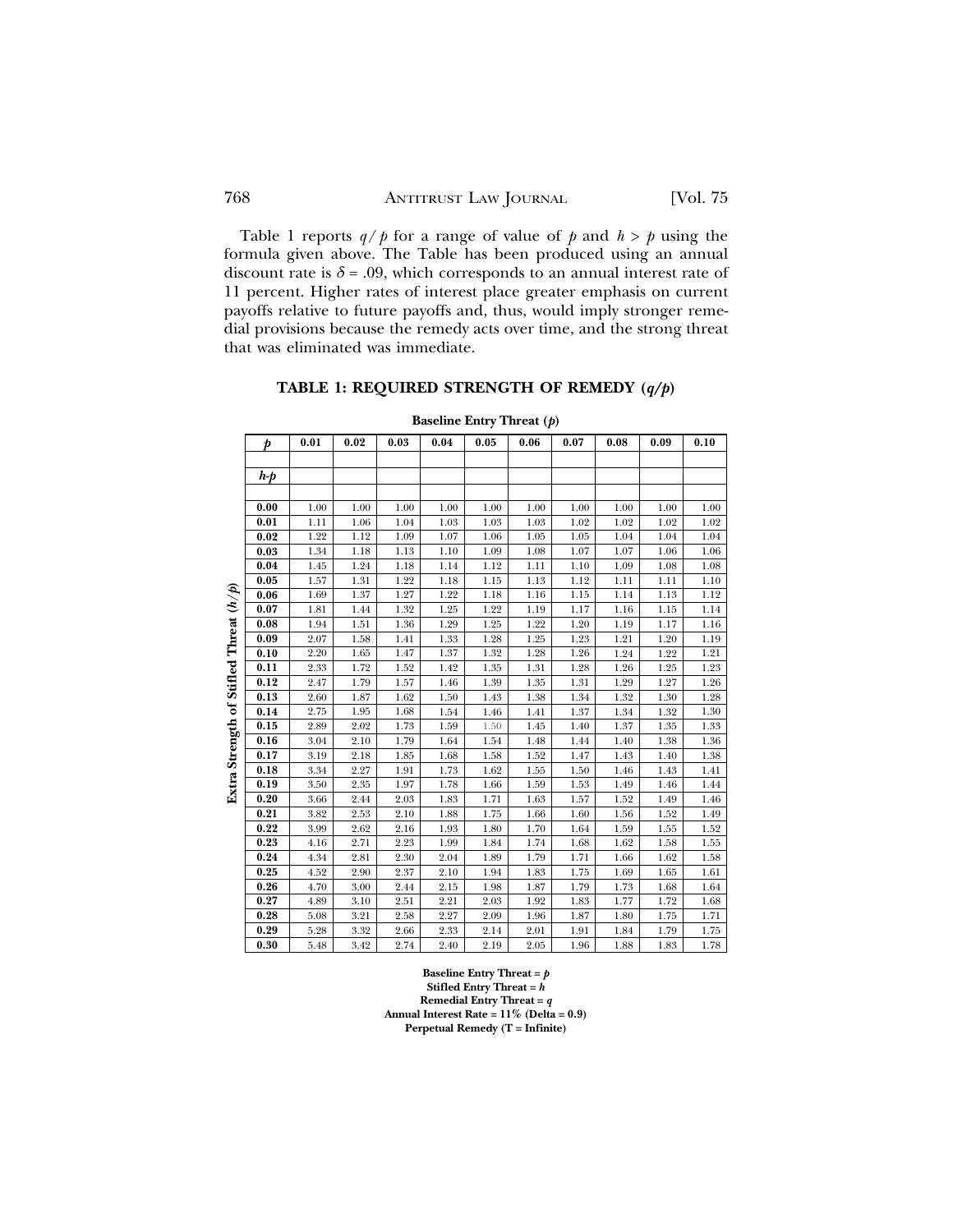To get a sense of the numbers in Table 1, suppose the baseline threat is  $p = 0.05$ . This 5 percent threat level corresponds to an expected duration of monopoly of 20 years. If the unusual threat had strength of 20 percent (i.e.,  $h = 0.20$ ), then  $h - p = 0.15$ . Reading from Table 1,  $q/p =$ 1.50, so the required threat level under a perpetual remedy must be 1.5 times as high as the baseline threat.

One can view the problem slightly differently. Suppose there is a 25 percent chance in any given year of a threat emerging, and that such threats have a 20 percent chance of toppling the monopoly. Under these circumstances, the annual threat rate is  $p = 0.05$ . Suppose that a threat, in fact, emerged but was illegally eliminated. Then we have  $h =$ 0.20, giving the same numbers just discussed.

We next calculate the necessary level of *q* if the decree is of duration *T* years. We continue to assume a stationary future environment. The level of *q* actually required to restore competition will be higher, the shorter the duration of the remedial order. At one extreme, Table 1 shows the required value for a perpetual remedial order. At the other extreme, if the remedial order lasts only one year, we need  $q = h$  to restore competition.

For any *T,* the EPDV of consumer surplus can be defined recursively as

$$
S(q,T) = q \frac{S^*}{1-\delta} + (1-q) \, \delta S(q,T-1) \text{ along with } S(q,1) = q \, \frac{S^*}{1-\delta} + (1-q) \, \delta S(p).
$$

One can solve explicitly for  $S(q,T)$  as

$$
S(q,T) = \frac{S^*}{1-\delta} \left\{ \frac{q}{1-\delta(1-p)} \left(1 - \left[\delta(1-q)\right]^T\right) + \frac{p}{1-\delta(1-p)} \left[\delta(1-q)\right]^T \right\}.
$$

Recalling that  $S(p) = \frac{S^*}{1-\delta} \frac{p}{1-\delta+\delta p}$ , and that the required level of *q* solves

$$
S(q,T) = h \frac{S^*}{1-\delta} + (1-h)\delta S(p), \text{ so } S(q,T) = \frac{S^*}{1-\delta} \{h + (1-h) \frac{\delta p}{1-\delta(1-p)}\},
$$

one can calculate *q* as a function of the parameters (*p*, *h*,  $\delta$ , *T*). With  $p =$ 0.05 and  $h = 0.2$ , so  $h/p = 4.0$ , and with  $\delta = 0.9$ ,  $q/p$  varies with *T* as follows:

|     |  |                                                                             |  |  | 20 | $\infty$ |
|-----|--|-----------------------------------------------------------------------------|--|--|----|----------|
| q/p |  | $4.0$   $2.7$   $2.24$   $2.02$   $1.88$   $1.68$   $1.62$   $1.52$   $1.5$ |  |  |    |          |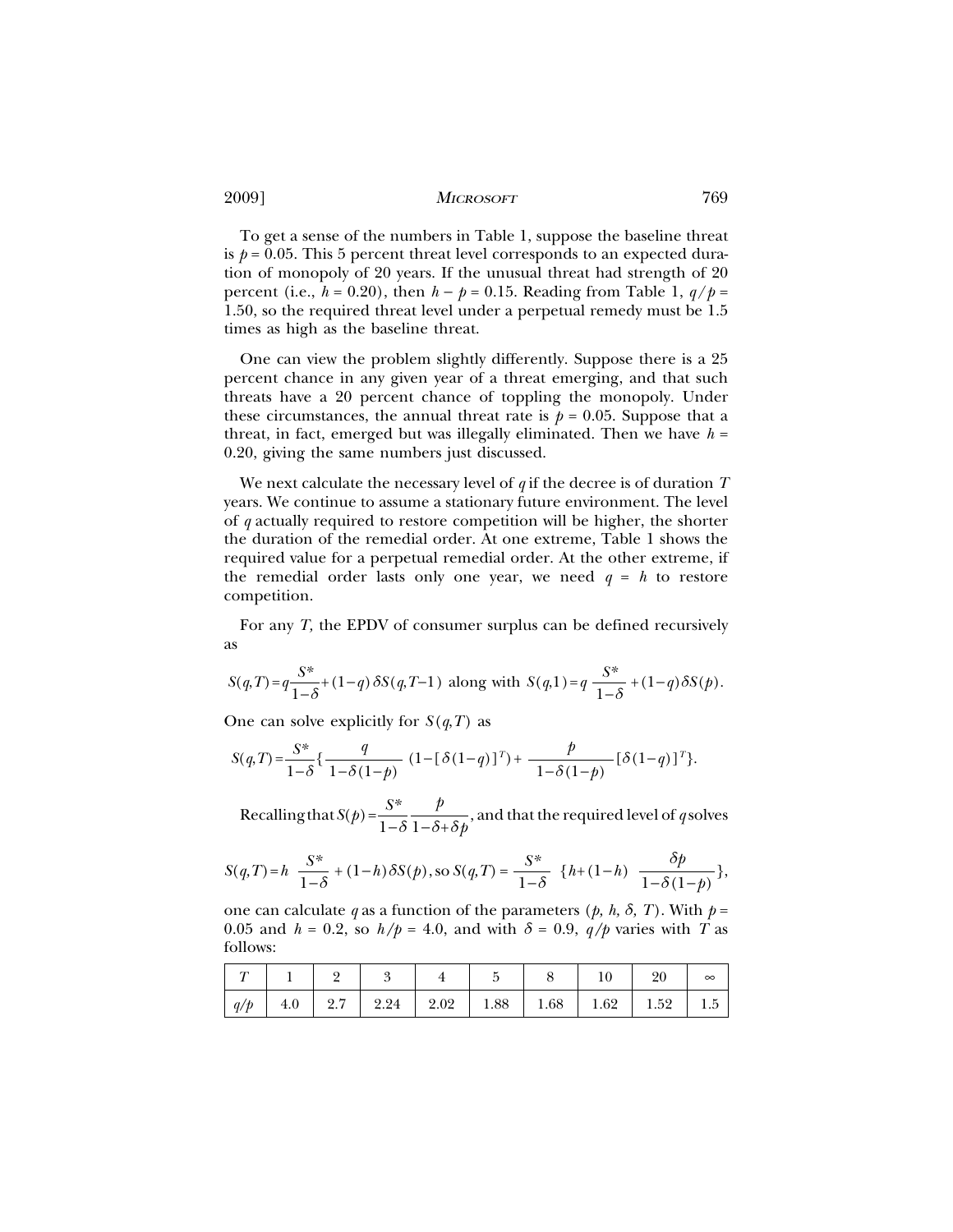Table 1, which assumes a perpetual time frame for the remedy, reports the value of  $q/p = 1.5$ , which corresponds to  $q = 0.075$  since  $p =$ 0.05. With a five-year term, we need  $q/p = 1.88$  to restore competition with these parameters.

### E. MAKING CONSUMERS WHOLE: ACCOUNTING FOR A LAG TO REMEDY

The strength of the remedy defined above will restore competition in the sense that consumers are as well off on a going-forward basis as they would have been but for the violation. However, that remedy is not sufficient to leave consumers as well off as they would have been but for the violation, because there is a lag from the time of the violation to the time the remedy is imposed.

As discussed in the text, damages in private actions may bridge this gap. But it is far from clear that they will do so. In the case of Microsoft, even if lump-sum damages are awarded to Microsoft's direct customers, the OEMs, there is little reason to believe those awards will be passed through to final consumers since they do not lower marginal costs (and they might well be awarded to companies no longer active in the OEM business). Likewise, private damages awards to actual or potential competitors, such as Netscape and Sun, are unlikely to compensate final consumers for the (probabilistic) loss of competition resulting from the violation. While class actions by indirect purchasers can provide some compensation to final consumers, under the *Illinois Brick* decision those actions are generally prohibited under federal antitrust law.

I now show how strong the remedy must be to make consumers whole, accounting for the lag between the violation and the imposition of the remedy. For this purpose, our measures of consumer surplus in this section are all made as of the date of the violation. I first consider the case where the violation only applies during the single period when the unusually strong threat arose. Then I consider the case in which the violation continues until the remedy is imposed.

As shown above, the level of consumer surplus in the absence of the

violation is 
$$
h \frac{S^*}{1-\delta} + (1-h) \delta S(p)
$$
. Substituting using  $S(p) = \frac{S^*}{1-\delta} \frac{p}{1-\delta + \delta p}$ 

*f* this becomes  $\frac{S^*}{1-\delta}$  {  $h+(1-h)\delta \frac{p}{1-\delta(1-p)}$  }.

We now assume that the remedy is imposed after a lag of *L* periods following the violation. The level of consumer surplus with the violation and a remedy of strength *q* are given by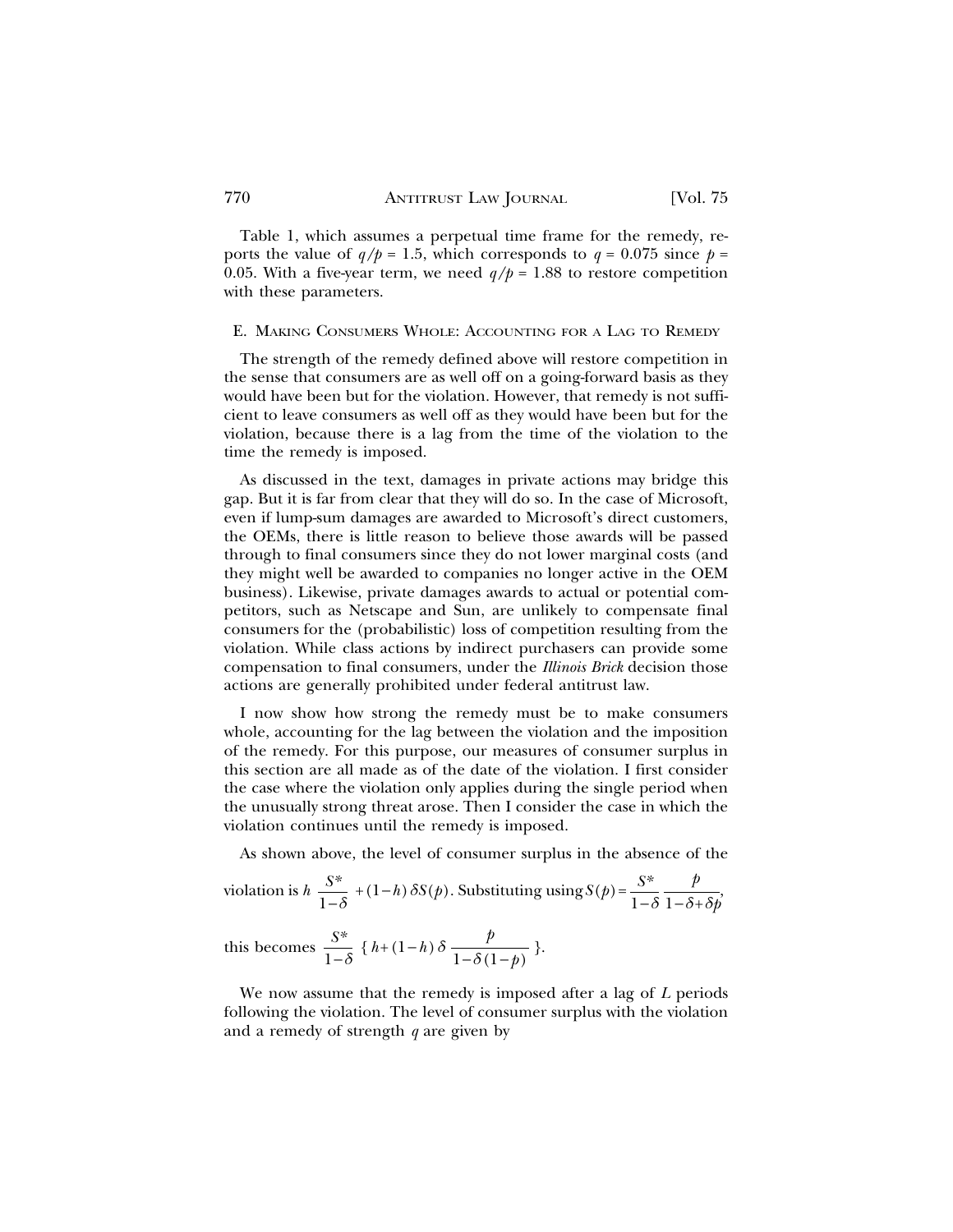$$
0+\delta p\frac{S^*}{1-\delta}+\delta^2(1-p)p\frac{S^*}{1-\delta}+...+\delta^{L-1}(1-p)^{L-2}p\frac{S^*}{1-\delta}+\delta^L(1-p)^{L-1}S(q,T).
$$

The first term (zero) reflects the violation: entry during the period of the violation is stifled. The second term indicates that entry will occur with probability  $p$  in the first period following the violation. The third term reflects that entry will occur with probability  $(1 - p)$  *p* in the second period following the violation. The penultimate term reflects that entry will occur with probability  $(1 - p)^{L-2}$  *p* in period *L* − 1 following the violation. The last term captures the contribution to consumer surplus if entry does not occur by period  $(L - 1)$  following the violation, at which time the remedy is imposed.

Adding up of these terms except the final one gives

$$
\frac{\delta pS^*}{1-\delta}\,\frac{1-[\delta(1-p)]^{L-1}}{1-\delta(1-p)}\,.
$$

For simplicity, here we consider a perpetual remedy, so

$$
S(q,T) = \frac{S^*}{1-\delta} \frac{q}{1-\delta(1-q)}.
$$

Therefore, the EPDV of consumer surplus with the violation and the (delayed) remedy is

$$
\frac{\delta p S^*}{1-\delta} \frac{1 - [\delta(1-p)]^{L-1}}{1-\delta(1-p)} + \frac{\delta S^*}{1-\delta} [\delta(1-p)]^{L-1} \frac{q}{1-\delta(1-q)},
$$

which can be written as

$$
\frac{\delta S^*}{1-\delta} \left\{ (1 - [\delta(1-p)]^{L-1}) \frac{p}{1-\delta(1-p)} + [\delta(1-p)]^{L-1} \frac{q}{1-\delta(1-q)} \right\}.
$$

Equating this to the EPDV of consumer surplus without the violation,

introducing the notation  $\alpha = \frac{\delta p}{\delta q}$  and  $\beta = [\delta(1-p)]^{L-1}$  $\frac{1}{1-\delta(1-p)}$  and  $\beta \equiv [\delta(1-p)]^{L-1}$ , gives

$$
h + (1 - h)\alpha = (1 - \beta)\alpha + \beta \frac{\delta q}{1 - \delta(1 - q)}
$$
. Solving for *q* then gives  

$$
q = \frac{1 - \delta}{\delta} \frac{h(1 - \alpha) + \beta \alpha}{(\beta - h)(1 - \alpha)}.
$$